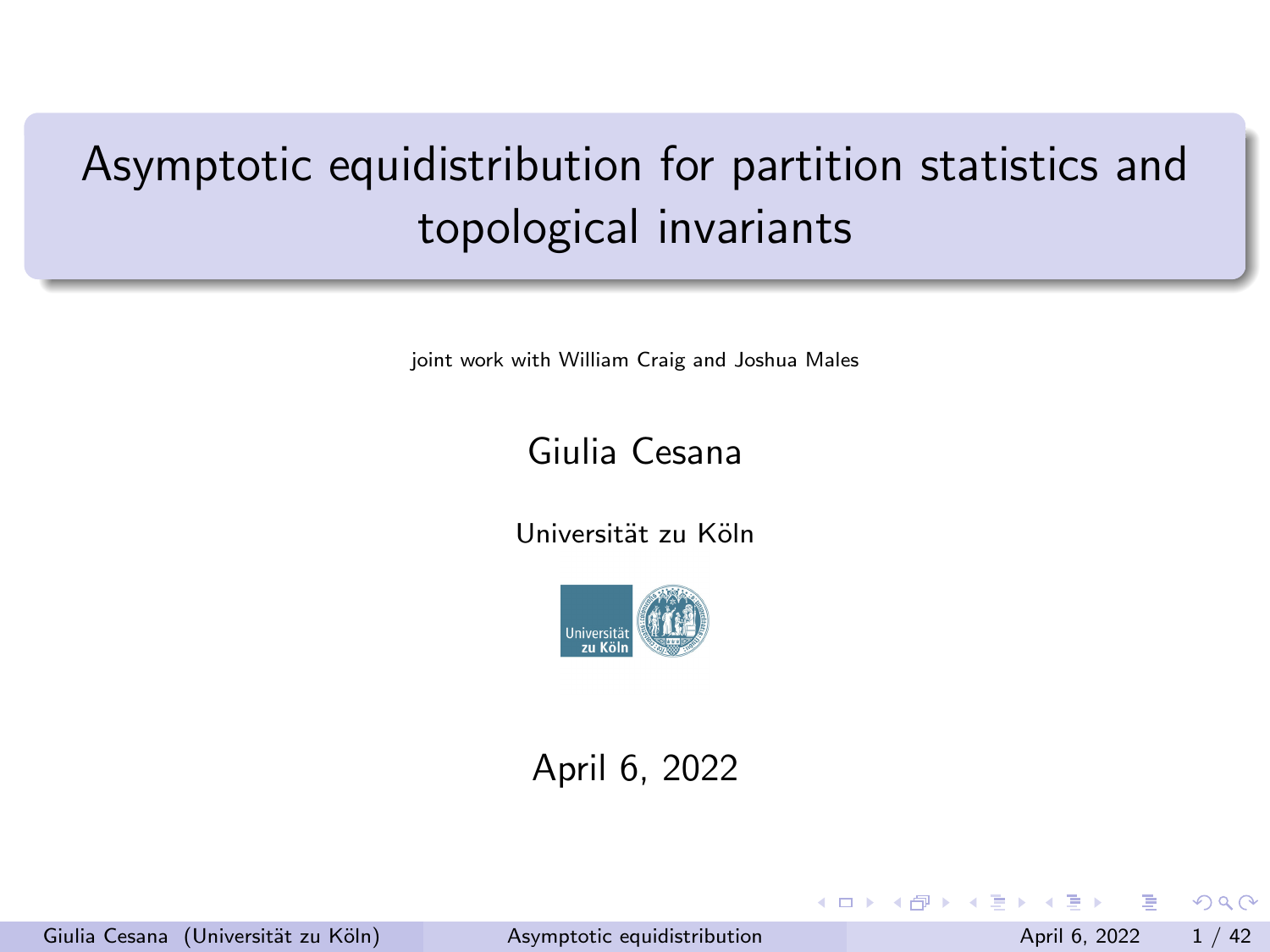# Table of Contents

## **[Motivation](#page-2-0)**

- 2 [Main tools and central theorem](#page-7-0)
- 3 [Results on partition statistics](#page-18-0)
- 4 [Results on topological invariats](#page-26-0)

### 5 [Some proofs](#page-29-0)

 $\leftarrow$ 

 $\Omega$ 

舌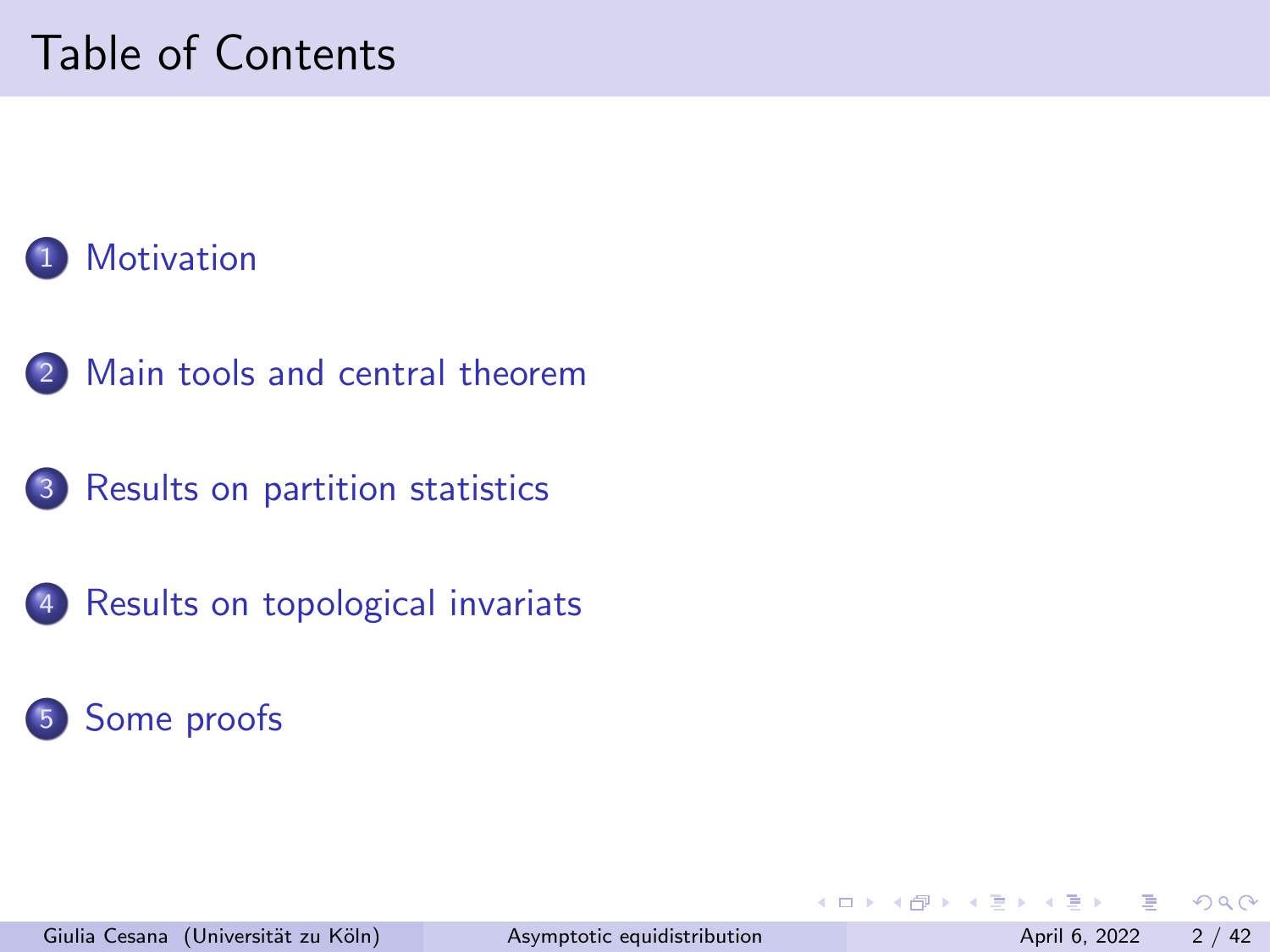## <span id="page-2-0"></span>Motivation

A partition  $\lambda$  of a positive integer n is a list of non-increasing positive integers, say  $\lambda = (\lambda_1, \lambda_2, \dots, \lambda_m)$ , that satisfies  $|\lambda| := \lambda_1 + \dots + \lambda_m = n$ .

 $p(n) := \#$  of partitions of n

### Example

For  $n = 4$  the possible partitions are given by

```
(4), (3, 1), (2, 2), (2, 1, 1), (1, 1, 1, 1).
```
Thus we have  $p(4) = 5$ .

Giulia Cesana (Universität zu Köln) [Asymptotic equidistribution](#page-0-0) April 6, 2022 3 / 42

KED KAP KED KED E VAA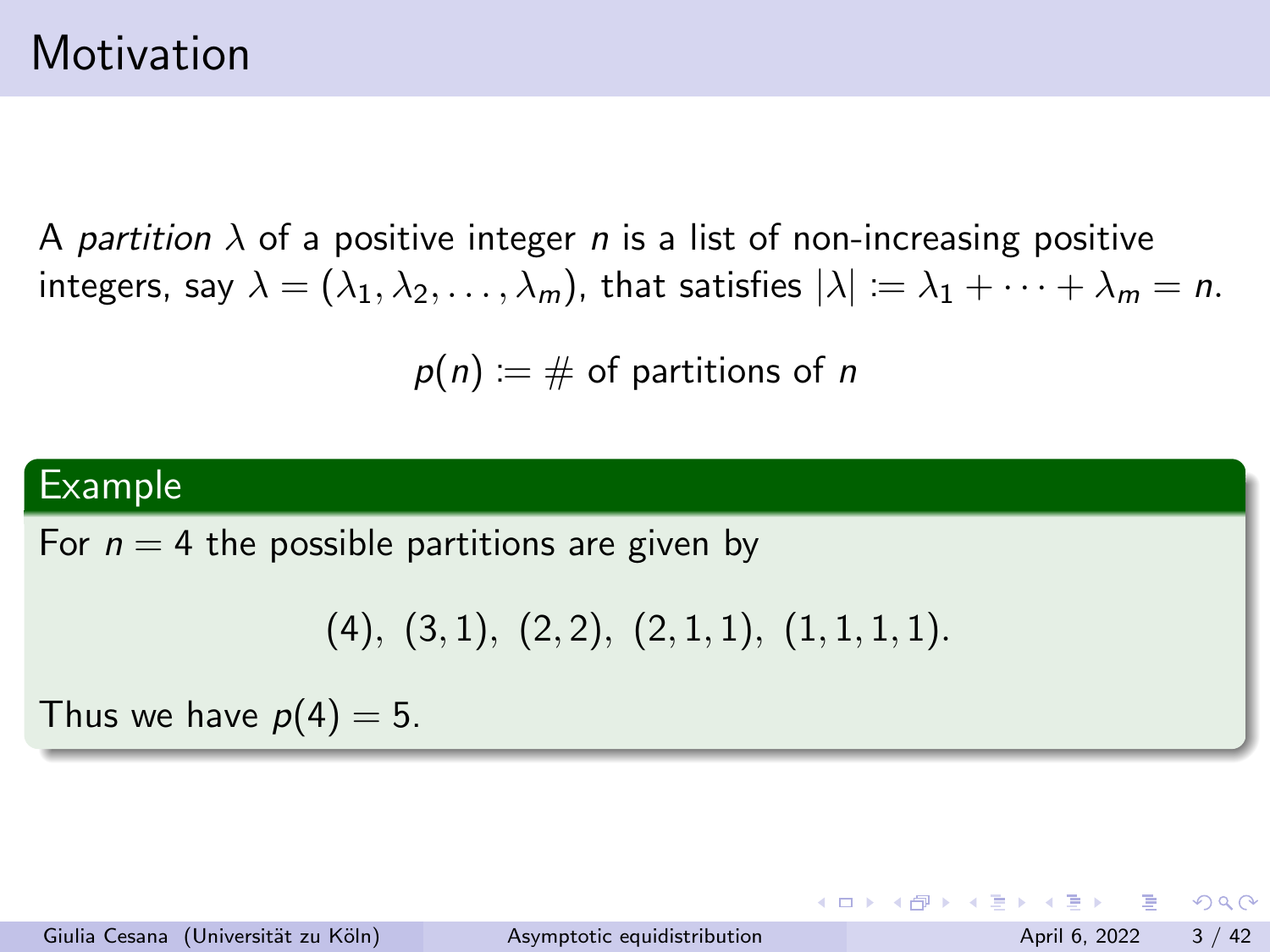Equidistribution properties of certain objects are a central theme studied by many authors in many mathemathical fields.

What do we mean when we say asymptotic equidistribution?

Suppose that  $c(n)$  is an arithmetic counting function e.g.  $c(n) = p(n)$ . Suppose  $s(\lambda)$  is an integer valued partition invariant and let

$$
c(a, b; n) := \#\{\text{partitions of } n : s(\lambda) \equiv a \pmod{b}\}.
$$

To say that equidistribution holds is to say that

$$
c(a,b;n)\sim \frac{1}{b}c(n)
$$

as  $n \to \infty$ .

Giulia Cesana (Universität zu Köln) [Asymptotic equidistribution](#page-0-0) April 6, 2022 4 / 42

KET KEN KEN (EN 1900)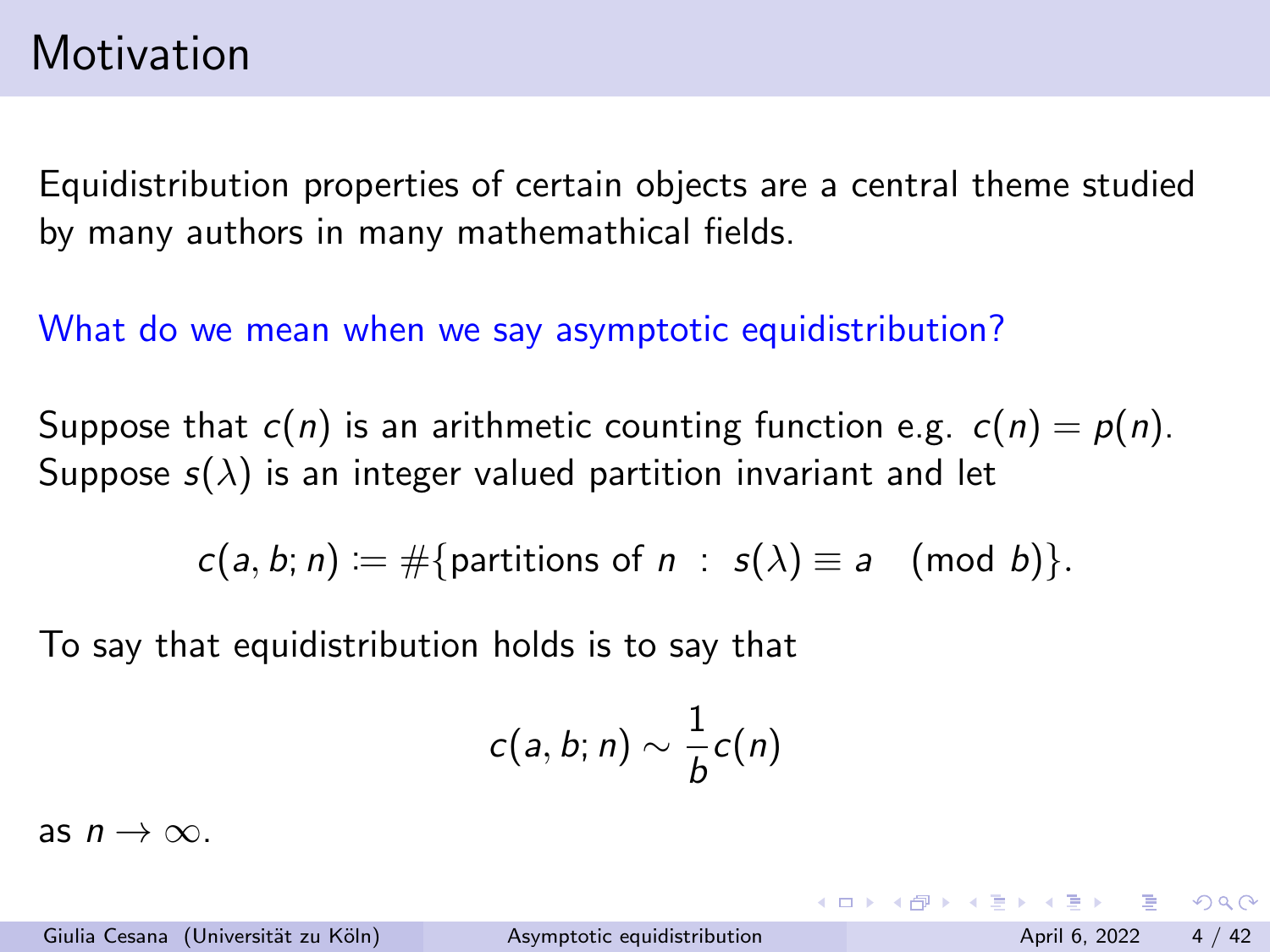Examples for recently studied modular typed objects:

- **1** Asymptotic equidistribution of partition ranks (Males).
- $\bullet$  Asymptotic equidistribution results for partitions into  $k$ -th powers (Ciolan).
- **3** Asymptotic equidistribution for Hodge numbers and Betti numbers of certain Hilbert schemes of surfaces (Gillman−Gonzalez−Ono−Rolen−Schoenbauer).
- <sup>4</sup> Asymptotic equidistribution of partitions whose parts are values of a given polynomial (Zhou).

 $\Omega$ 

 $\mathcal{A} \cap \mathcal{B} \rightarrow \mathcal{A} \ni \mathcal{B} \rightarrow \mathcal{A} \ni \mathcal{B} \rightarrow \mathcal{B}$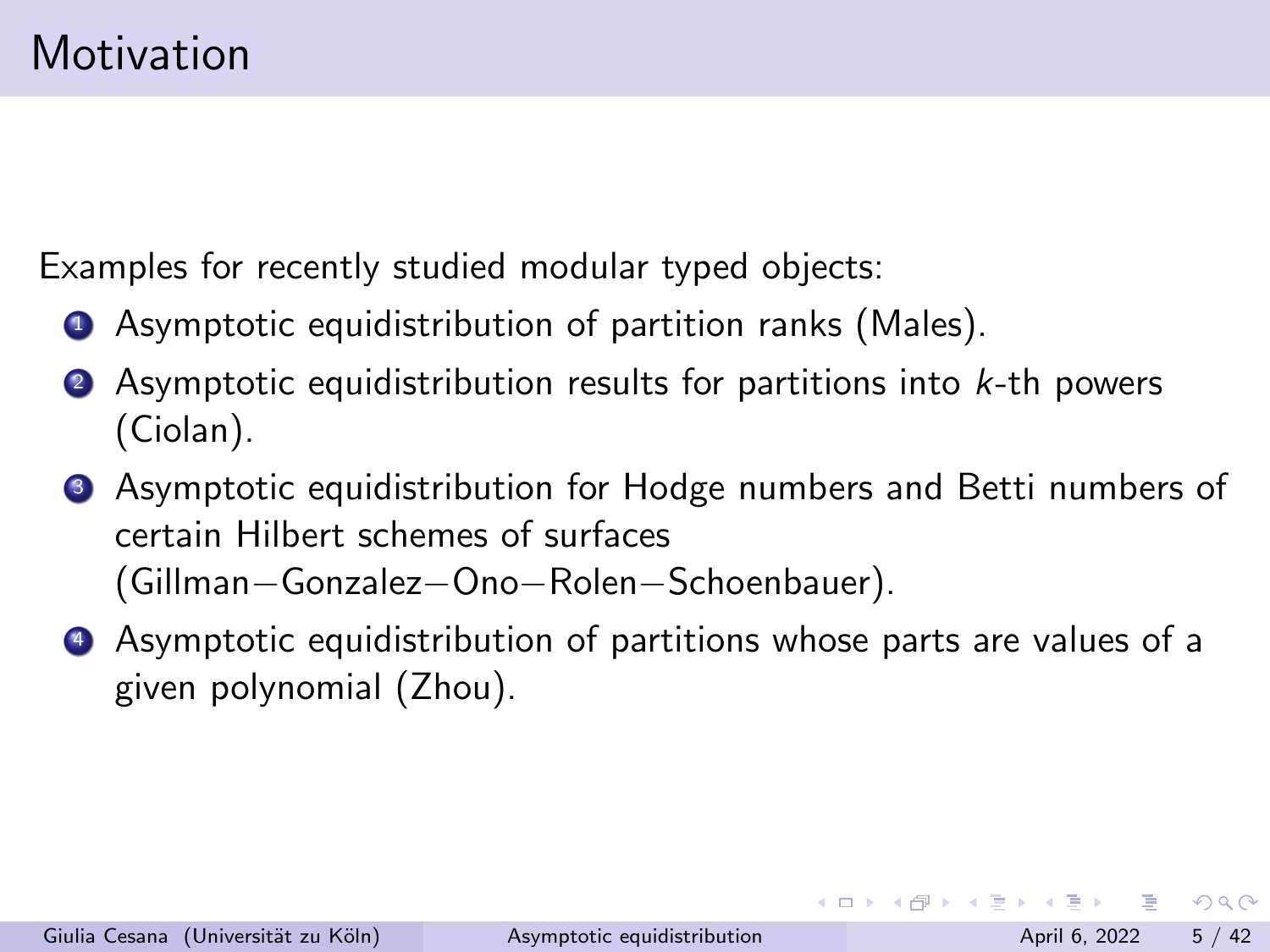## **Motivation**

Each partition  $\lambda = (\lambda_1, \lambda_2, \dots, \lambda_m)$  has a Ferrers–Young diagram:



The node in row  $k$  and column  $i$  has hook length

$$
h(k,j) := (\lambda_k - k) + (\lambda'_j - j) + 1,
$$
  

$$
\lambda'_j := \# \text{ nodes in column } j.
$$

Giulia Cesana (Universität zu Köln) [Asymptotic equidistribution](#page-0-0) April 6, 2022 6 / 42

K ロ ▶ K 個 ▶ K 로 ▶ K 로 ▶ 『로 』 ◇ Q Q @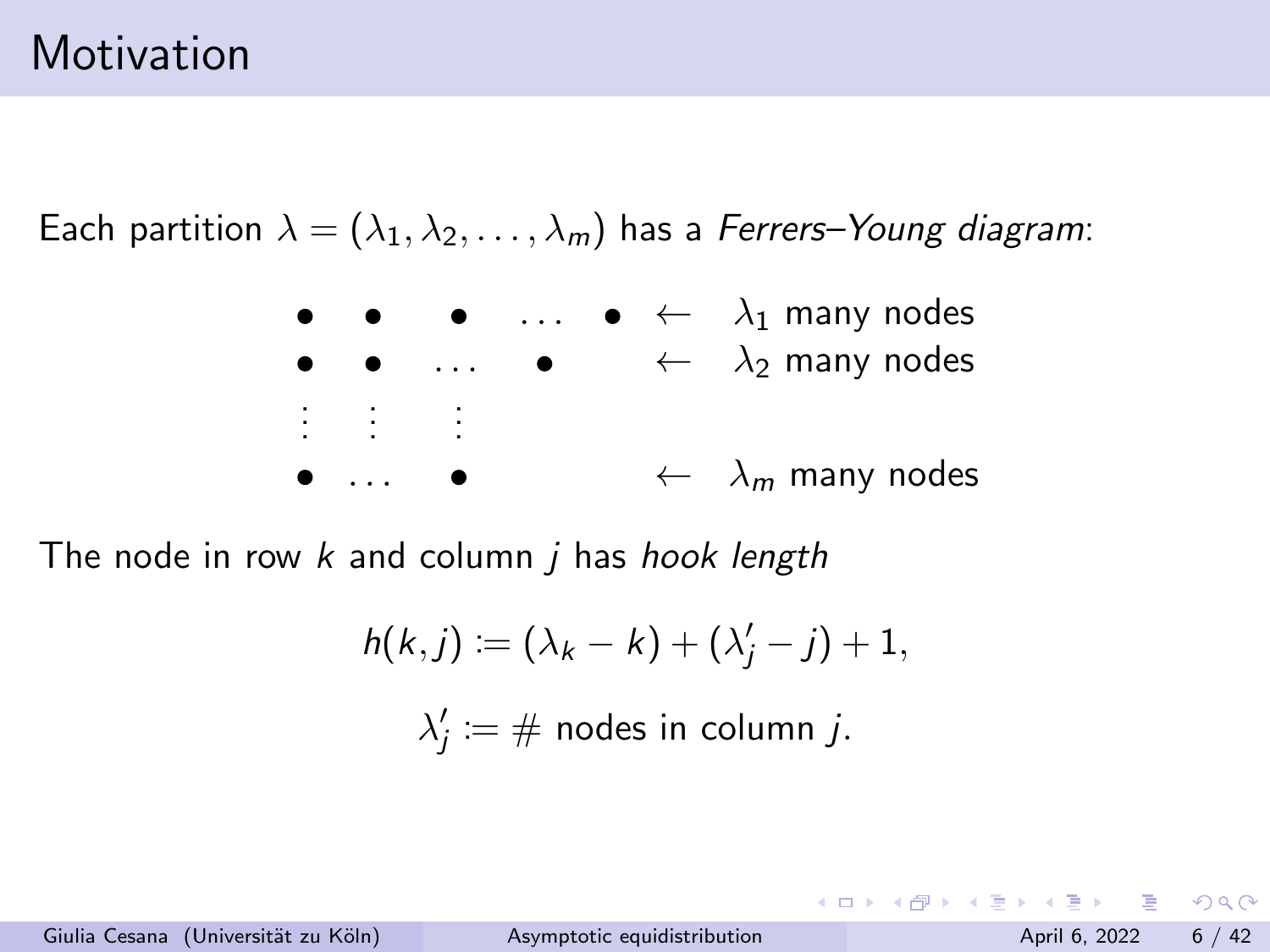## Motivation

Let  $\mathcal{H}_t(\lambda)$  denote the multiset of t-hooks, those hook lengths which are multiples of a fixed positive integer t, of a partition  $\lambda$ . Let

$$
p_t^e(n) := #\{\lambda \text{ a partition of } n : #\mathcal{H}_t(\lambda) \text{ is even}\},
$$
  

$$
p_t^o(n) := #\{\lambda \text{ a partition of } n : #\mathcal{H}_t(\lambda) \text{ is odd}\}.
$$

### Craig−Pun:

For even  $t$  the partitions of  $n$  are asymptotically equidistributed between these two subsets, for odd  $t$  they are not.

### Bringmann−Craig−Males−Ono:

On arithmetic progressions modulo odd primes t-hooks are not asymptotically equdistributed. The Betti numbers of two specific Hilbert schemes are asymptotically equdistributed.

**KOD KARD KED KED B YOUR**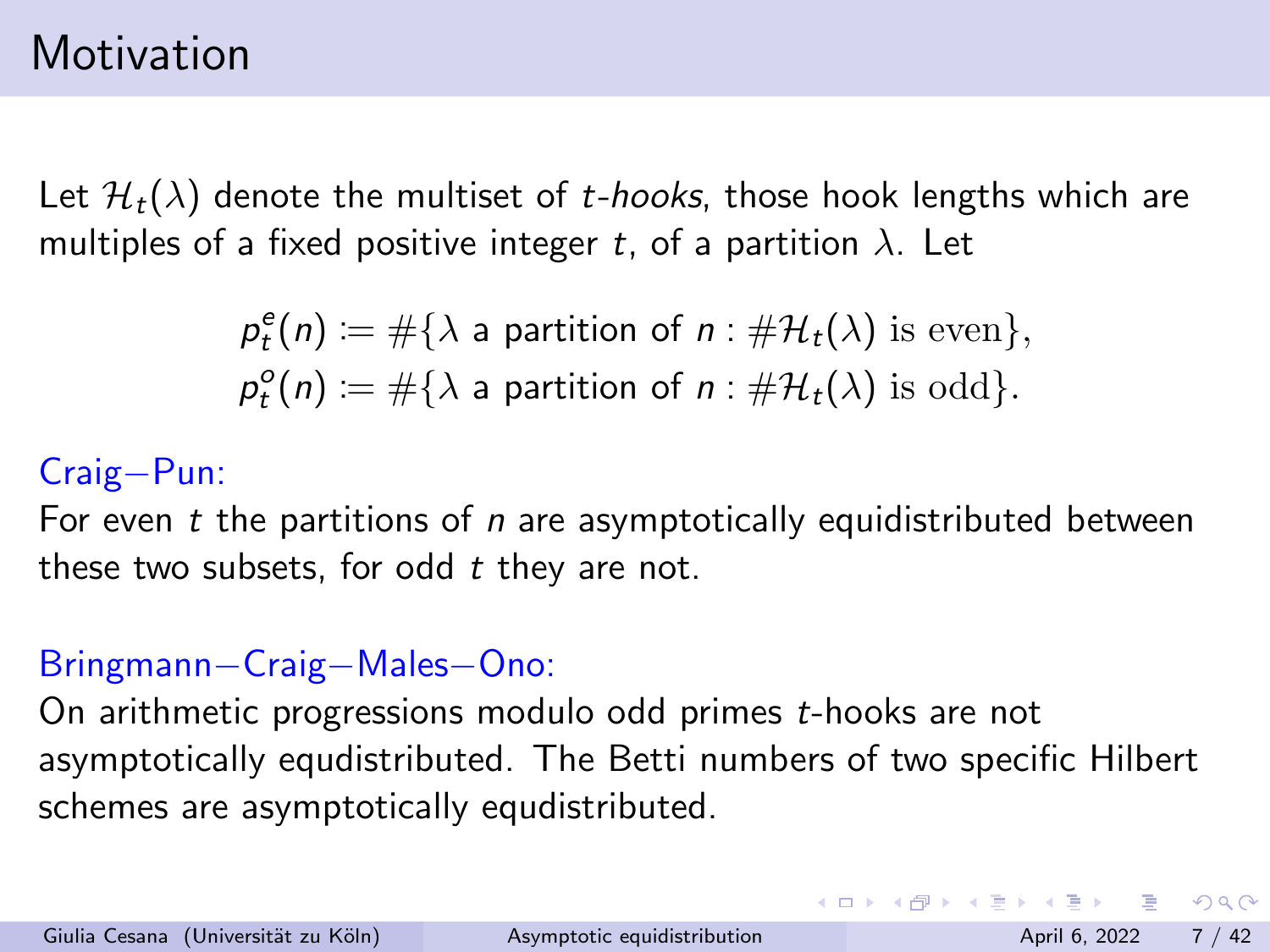### <span id="page-7-0"></span>Hardy−Ramanujan, 1918

$$
p(n) \sim \frac{1}{4\sqrt{3}n} \cdot e^{\pi \sqrt{\frac{2n}{3}}},
$$
 as  $n \to \infty$ .

The essence of Wright's method is to use Cauchy's theorem. We have

$$
\mathcal{A}(\tau) := \sum_{n\geq 0} a(n)q^n \quad \longrightarrow \quad a(n) = \frac{1}{2\pi i} \int_C \frac{\mathcal{A}(q)}{q^{n+1}} dq,
$$

where  $q=e^{2\pi i \tau}$ .

One then splits the integral into two arcs, the *major arc* and *minor arc*.

Following Wright and the work of Ngo−Rhoades, Bringmann−Craig−Males−Ono proved the following variant of Wright's Circle Method.

Giulia Cesana (Universität zu Köln) [Asymptotic equidistribution](#page-0-0) April 6, 2022 8 / 42

**KOD KARD KED KED B YOUR**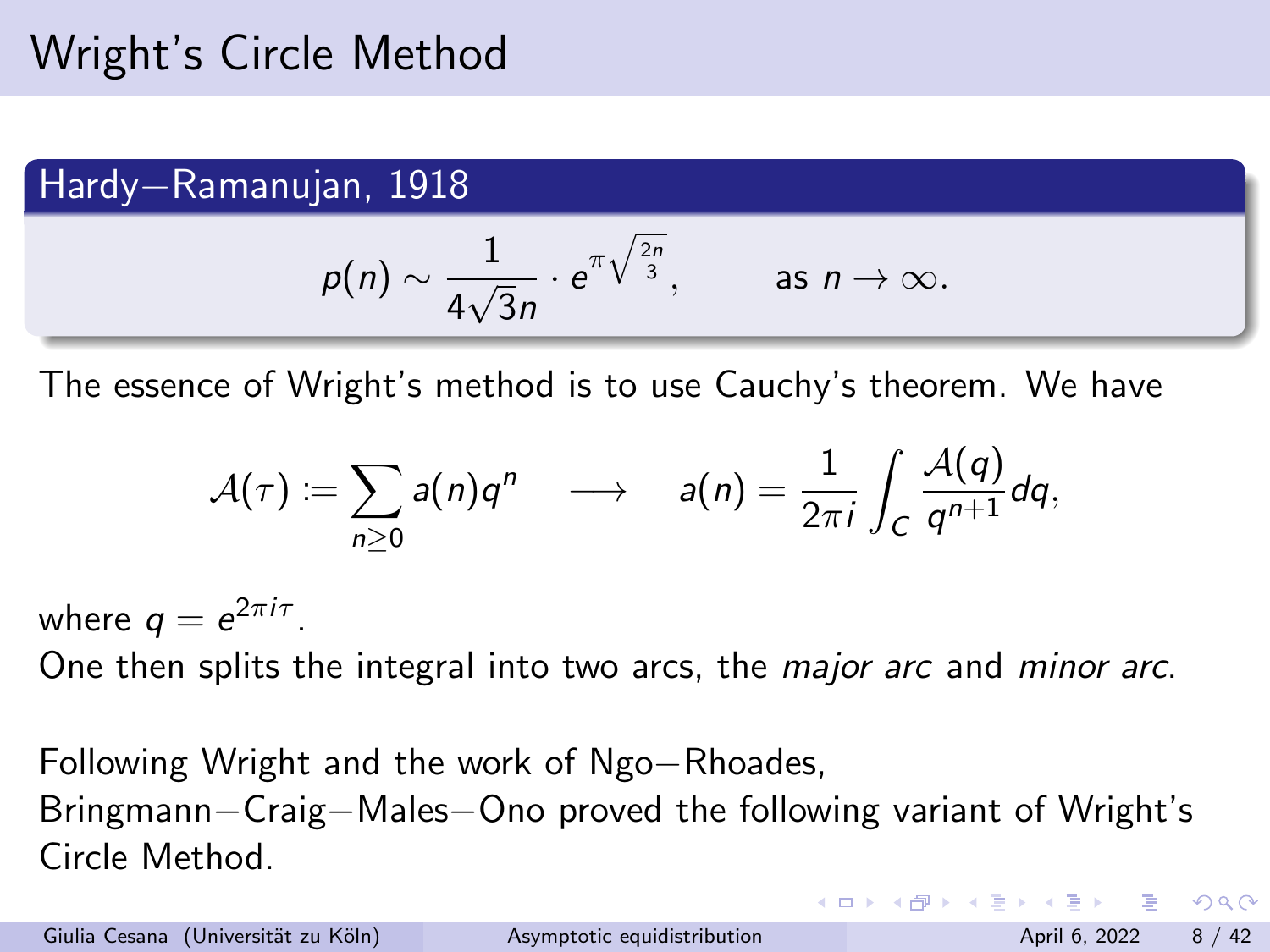# Variant of Wright's Circle Method

Let  $M > 0$  be a fixed constant and  $z = x + iy \in \mathbb{C}$ , with  $x > 0$  and  $|y| < \pi$ .

Consider the following hypotheses:

(i) As  $z \to 0$  in the bounded cone  $|y| \leq Mx$  (major arc), we have

$$
F(e^{-z})=z^Be^{\frac{A}{z}}(\alpha_0+O_M(|z|)),
$$

where  $\alpha_0\in\mathbb{C}$ ,  $A\in\mathbb{R}^+$ , and  $B\in\mathbb{R}$ .

(ii) As  $z \to 0$  in the bounded cone  $Mx \le |y| < \pi$  (minor arc), we have

$$
|F(e^{-z})| \ll_M e^{\frac{1}{\mathrm{Re}(z)}(A-\kappa)},
$$

for some  $\kappa \in \mathbb{R}^+$ .

 $=$   $\Omega$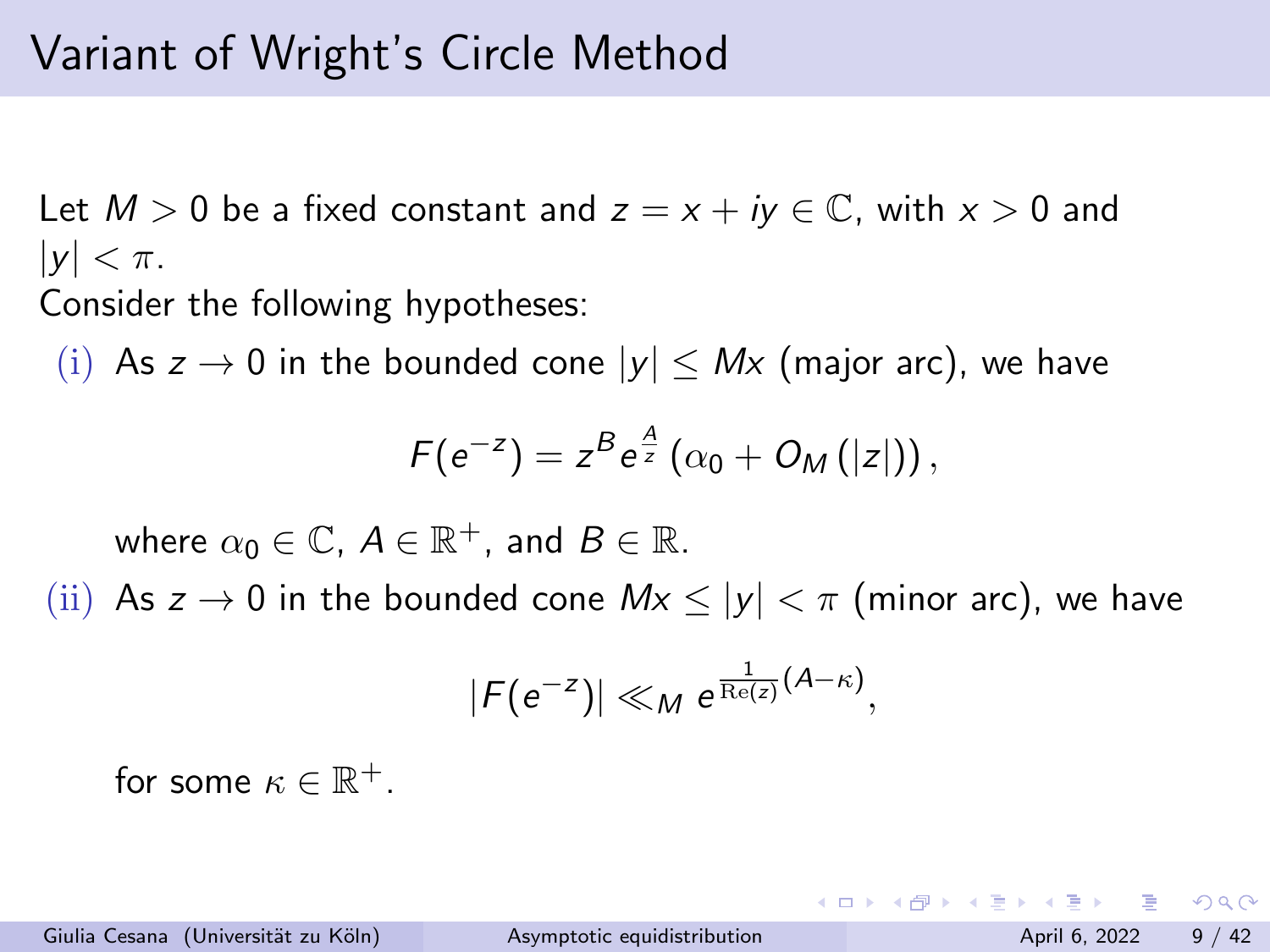### Bringmann−Craig−Males−Ono, 2021

Suppose that  $F(q)$  is analytic for  $q=e^{-z}$  where  $z=x+iy\in\mathbb{C}$  satisfies  $x > 0$  and  $|y| < \pi$ , and suppose that  $F(q)$  has an expansion  $F(q) = \sum_{n=0}^{\infty} c(n) q^n$  near 1. If (i) and (ii) hold, then as  $n \to \infty$  we have √

$$
c(n) = n^{\frac{1}{4}(-2B-3)} e^{2\sqrt{An}} \left(p_0 + O\left(n^{-\frac{1}{2}}\right)\right),
$$

where  $p_0 = \alpha_0$ √  $\overline{A}^{B+\frac{1}{2}}$  $\frac{1}{2\sqrt{\pi}}$ .

Giulia Cesana (Universität zu Köln) [Asymptotic equidistribution](#page-0-0) April 6, 2022 10 / 42

KET KEN KEN (EN 1900)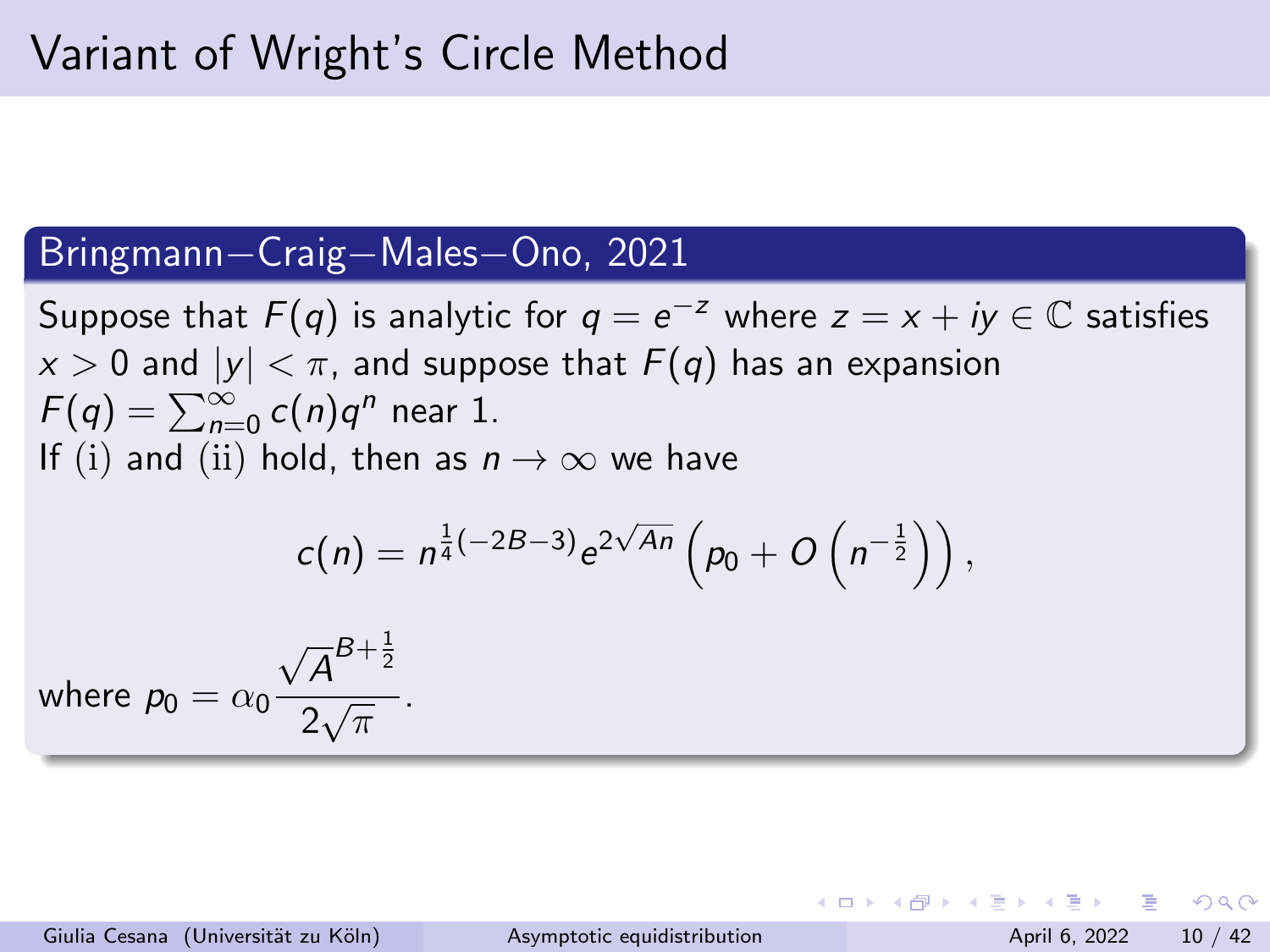## Setting of Central Theorem

Let  $q = e^{-z}$ , where  $z = x + iy \in \mathbb{C}$  with  $x > 0$  and  $|y| < \pi$ . Furthermore let  $\zeta = \zeta_b^a \coloneqq e^{\frac{2\pi i a}{b}}$   $(b \geq 2$  and  $0 \leq a < b$ ). Assume that we have a generating function on arithmetic progressions a  $(mod b)$  given by

$$
H(a, b; q) \coloneqq \sum_{n \geq 0} c(a, b; n) q^n,
$$

for some coefficients  $c(a, b; n)$  such that

$$
H(a, b; q) = \frac{1}{b} \sum_{j=0}^{b-1} \zeta_b^{-aj} H(\zeta_b^j; q)
$$

for some generating functions  $H(\zeta; q)$ , with

$$
H(q) := H(1; q) = \sum_{n \geq 0} c(n)q^n.
$$

Giulia Cesana (Universität zu Köln) [Asymptotic equidistribution](#page-0-0) April 6, 2022 11 / 42

KET KEN KEN (EN 1900)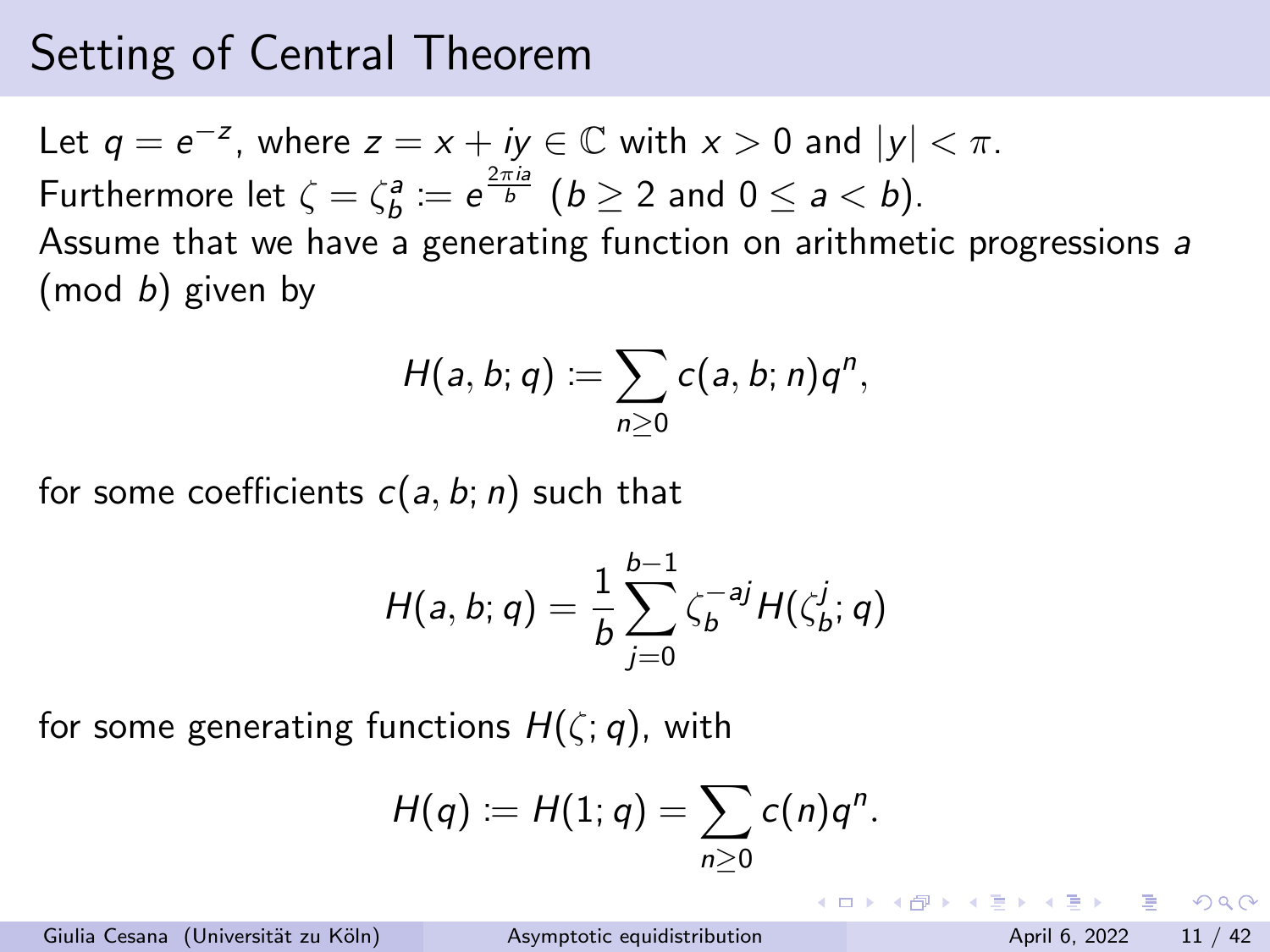## Setting of Central Theorem

Let  $H(a, b; q)$  and  $H(\zeta; q)$  be analytic on  $|q| < 1$  such that the above holds.

Let  $C = C_n$  be a sequence of circles centered at the origin inside the unit disk with radii  $r_n \to 1$  as  $n \to \infty$  that loops around zero exactly once. For  $0 \leq \theta < \frac{\pi}{2}$  let

$$
D_{\theta} := \left\{ z = re^{i\alpha} \colon r \geq 0 \text{ and } |\alpha| \leq \theta \right\}.
$$



Giulia Cesana (Universität zu Köln) [Asymptotic equidistribution](#page-0-0) April 6, 2022 12 / 42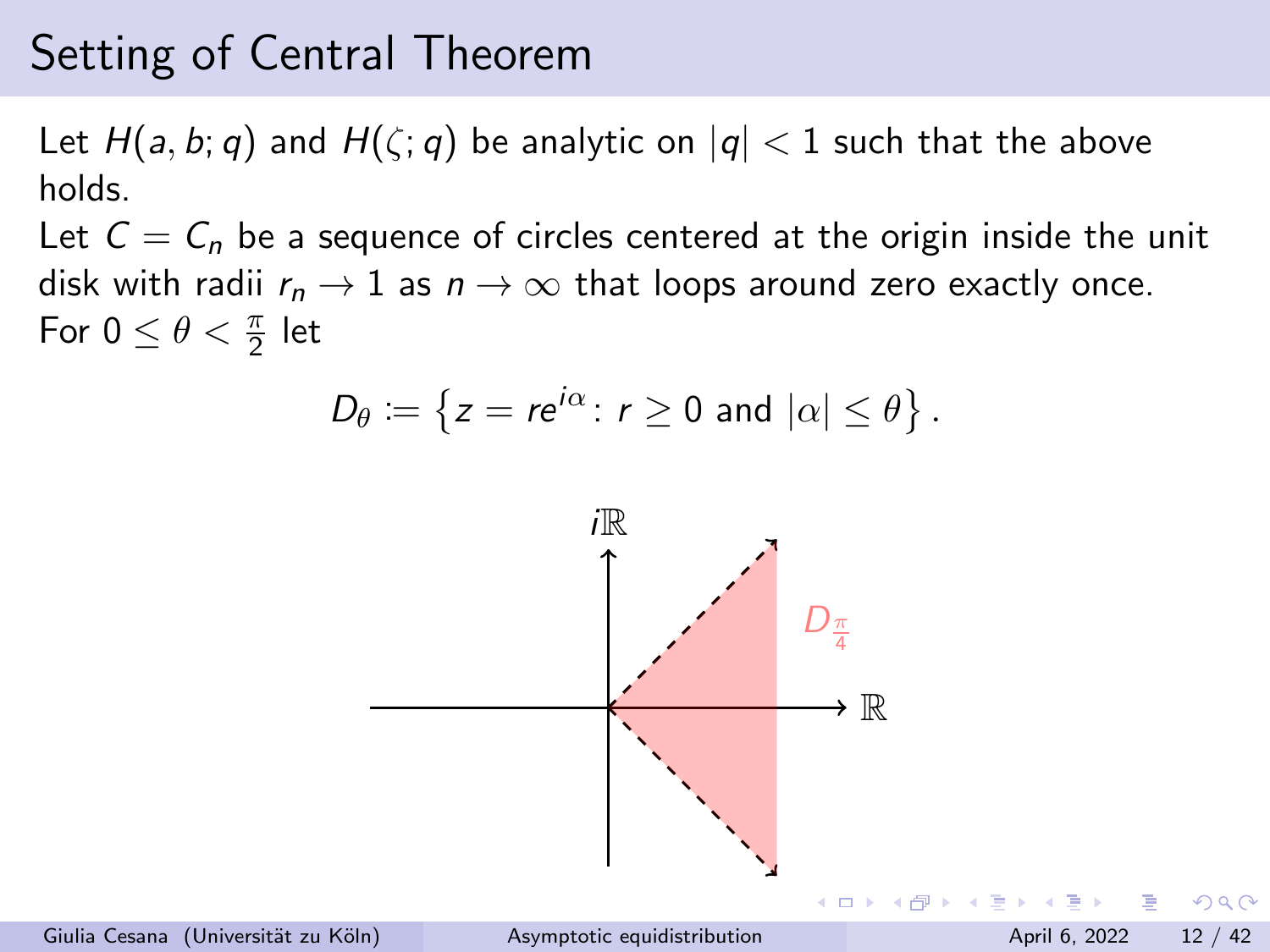## Setting of Central Theorem

For  $\theta > 0$ , let  $\widetilde{C} := C \cap D_{\theta}$  and  $C \setminus \widetilde{C}$  be arcs such that the following hypotheses hold.

(1) As  $z \to 0$  outside of  $D_\theta$ , we have

$$
\sum_{j=1}^{b-1} \zeta_b^{-aj} H(\zeta_b^j; e^{-z}) = O\left(H(1; e^{-z})\right).
$$

(2) As z → 0 in  $D_{\theta}$ , we have for each  $1 \le j \le b-1$  that

$$
H(\zeta_b^j;e^{-z})=o\left(H(1;e^{-z})\right).
$$

(3) As  $n \to \infty$ , we have

$$
c(n) \sim \frac{1}{2\pi i} \int_{\widetilde{C}} \frac{H(1;q)}{q^{n+1}} dq.
$$

Giulia Cesana (Universität zu Köln) [Asymptotic equidistribution](#page-0-0) April 6, 2022 13 / 42

 $=$   $\Omega$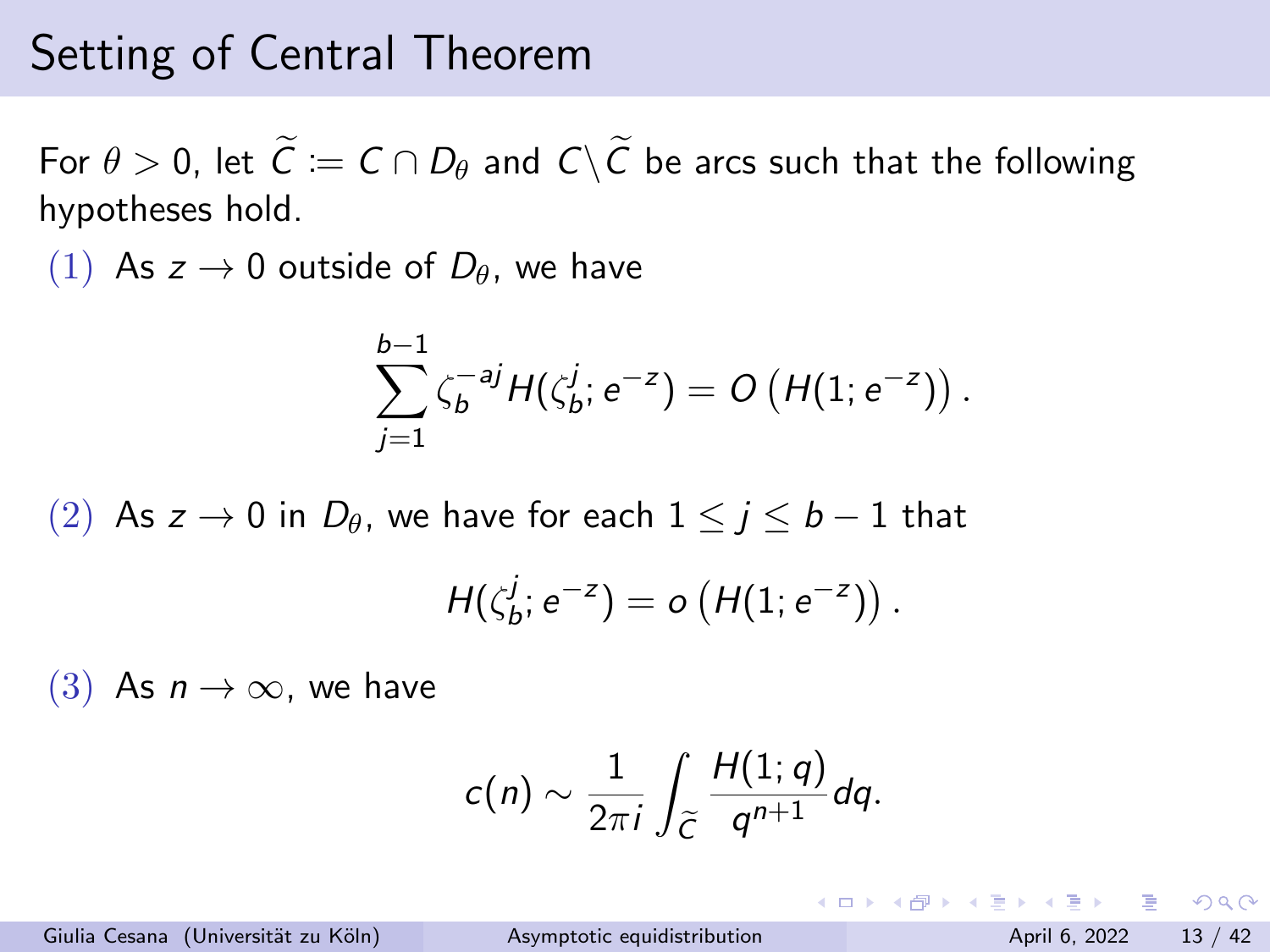### C.−Craig−Males, 2021

As  $n \to \infty$ , we have

$$
c(a,b;n)\sim \frac{1}{b}c(n).
$$

In particular, if  $H(1; q)$  and  $H(\zeta; q)$  satisfy the conditions of BCMO we have that

$$
c(a, b; n) \sim \frac{1}{b}c(n) \sim \frac{1}{b}n^{\frac{1}{4}(-2B-3)}e^{2\sqrt{An}}\left(p_0 + O\left(n^{-\frac{1}{2}}\right)\right)
$$

as  $n \to \infty$ .

 $\equiv$  940

イロト イ押ト イヨト イヨト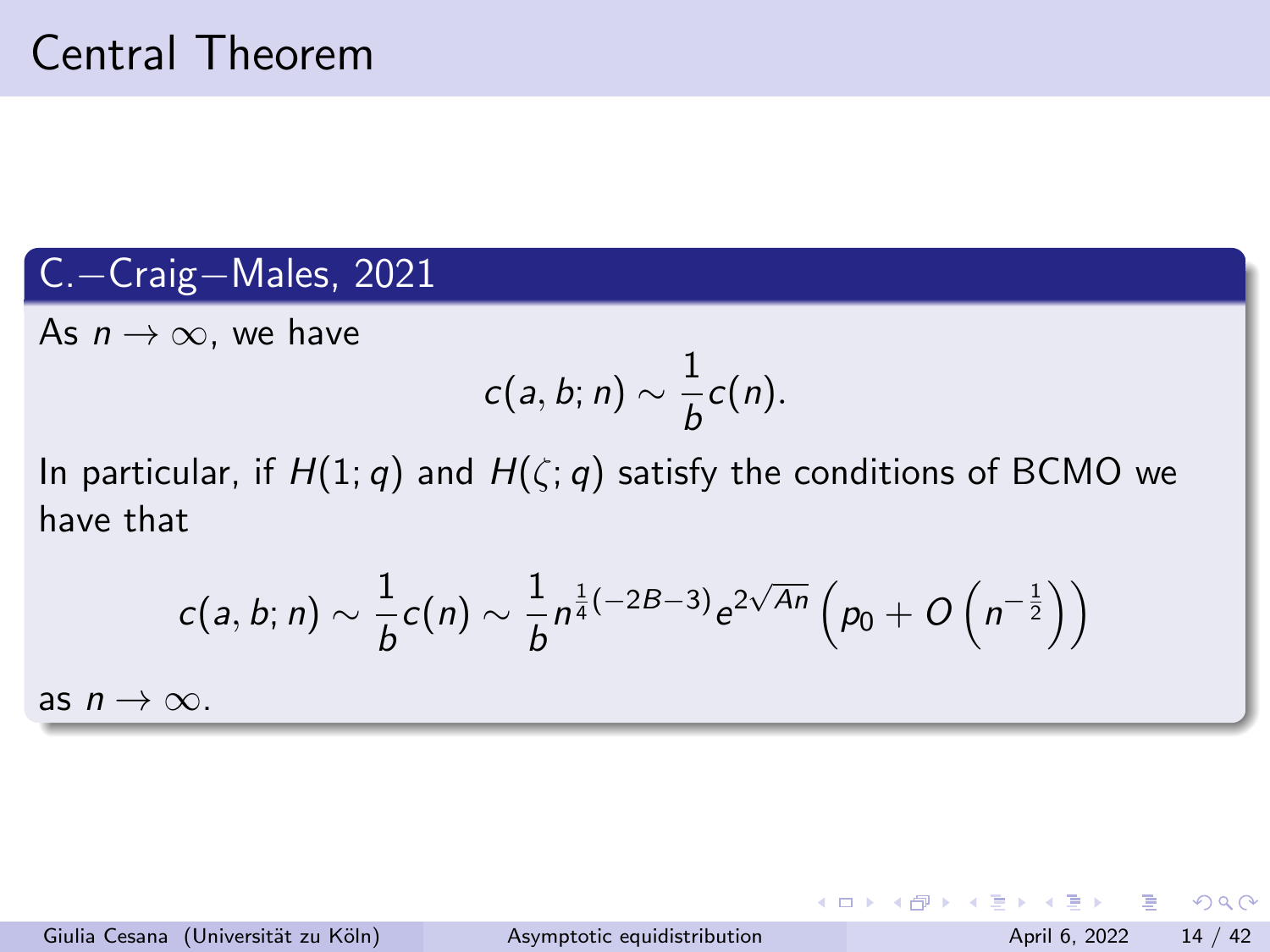**1** Use Cauchy's theorem and the decomposition of  $H(a, b; q)$  to obtain

$$
c(a,b;n)=\frac{1}{b}\left[\frac{1}{2\pi i}\int_C\frac{\sum_{j=0}^{b-1}\zeta_b^{-aj}H(\zeta_b^j;q)}{q^{n+1}}dq\right].
$$

- **2** Break down the integral over C into the components  $\tilde{C}$  and  $C\setminus\tilde{C}$  and look at each of them seperately.
- **3** Along  $C\setminus\overline{C}$  we have by conditions (1) and (3) that as  $n \to \infty$

$$
\frac{1}{2\pi i}\int_{C\setminus\widetilde{C}}\frac{\sum_{j=0}^{b-1}\zeta_b^{-aj}H(\zeta_b^j;q)}{q^{n+1}}dq=o\left(\frac{1}{2\pi i}\int_{\widetilde{C}}\frac{H(1;q)}{q^{n+1}}dq\right).
$$

Giulia Cesana (Universität zu Köln) [Asymptotic equidistribution](#page-0-0) April 6, 2022 15 / 42

 $\Omega$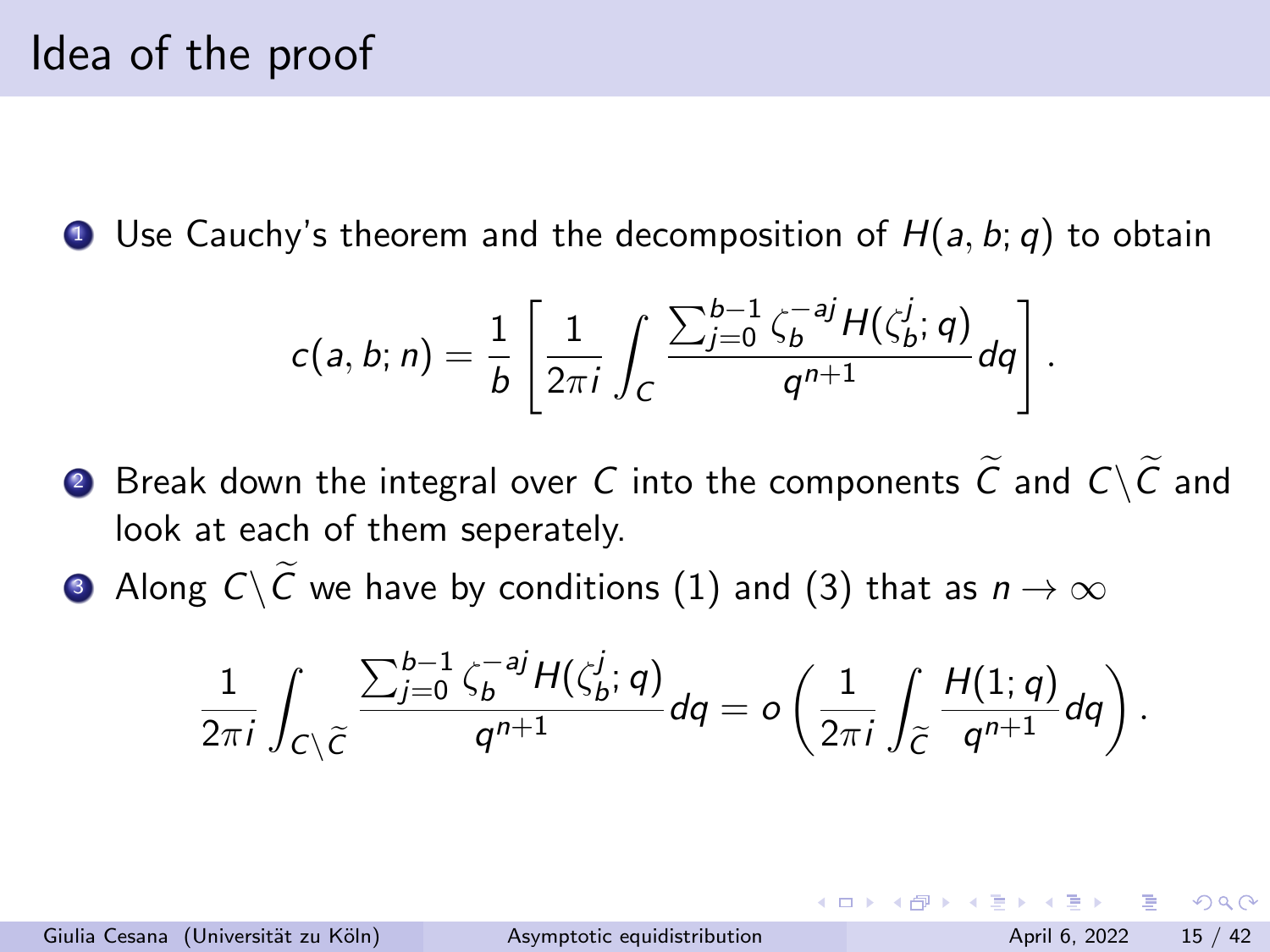**4** On  $\widetilde{C}$  we obtain with (2) and as  $n \to \infty$  that

$$
\frac{1}{2\pi i}\int_{\widetilde{C}}\frac{\sum_{j=0}^{b-1}\zeta_{b}^{-aj}H(\zeta_{b}^{j};q)}{q^{n+1}}dq\sim\frac{1}{2\pi i}\int_{\widetilde{C}}\frac{H(1;q)}{q^{n+1}}dq.
$$

 $\bullet$  The first claim follows by combining the estimates along  $\widetilde{C}$  and  $C\setminus\widetilde{C}$ .  $\bullet$  If we assume  $H(1;q)$  and  $H(\zeta^j_k)$  $\mathcal{L}_b^J$ ; q) satisfy the hypotheses of BCMO, then  $(1) - (3)$  are satisfied and the result follows by the asymptotic for  $c(n)$  in BCMO.

 $\Omega$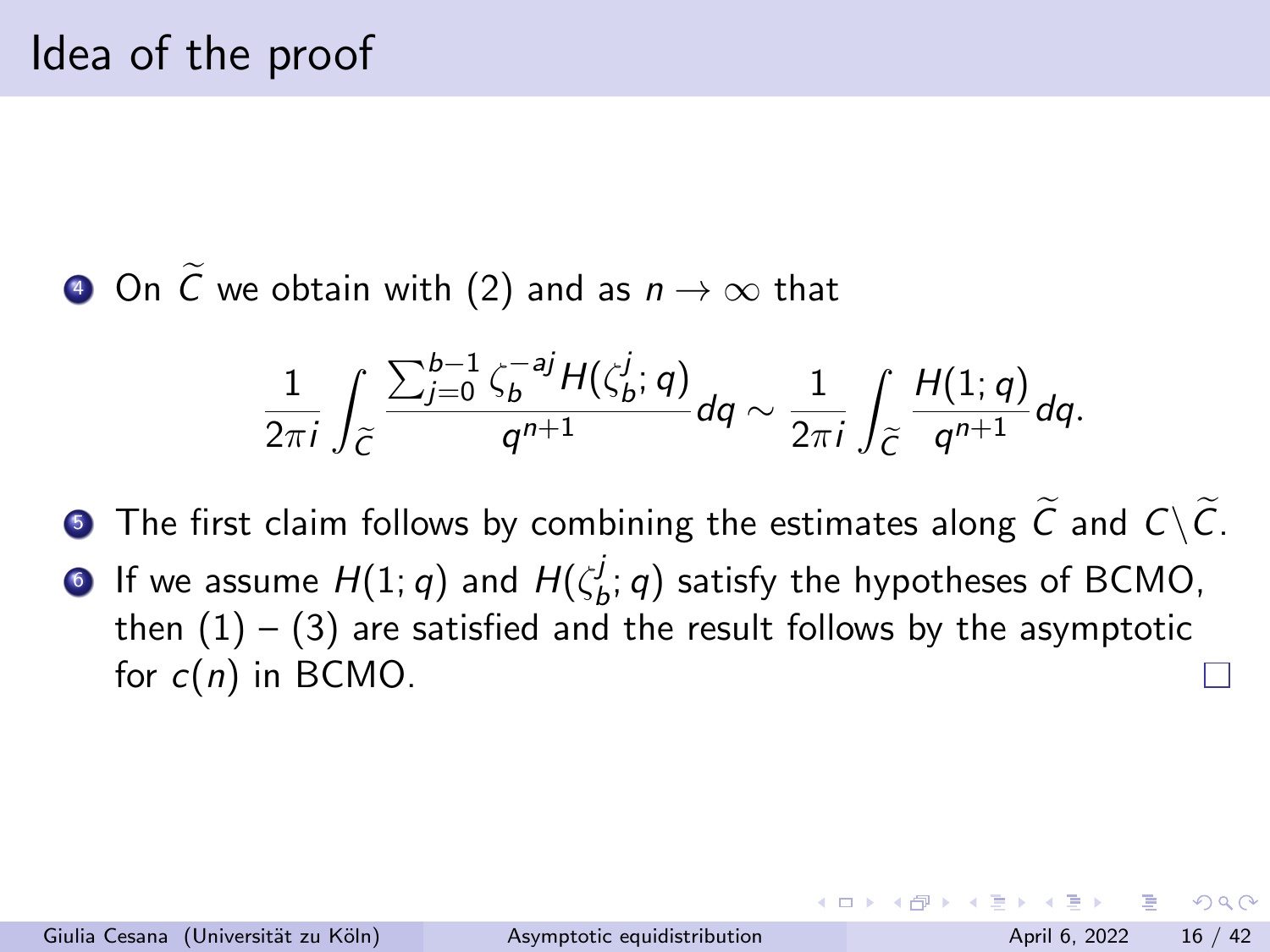### C.−Craig−Males, 2021

Let  $0 \le a < b$  and  $b \ge 2$ . Assume that  $H(1; q)$  and  $H(\zeta; q)$  satisfy the conditions of BCMO. Then for sufficiently large  $n_1$ ,  $n_2$  we have

$$
c(a, b; n_1)c(a, b; n_2) > c(a, b; n_1 + n_2).
$$

Known examples:

- <sup>1</sup> partition function (Bessenrodt−Ono)
- 2 partition ranks congruent to a (mod b) (Hou–Jagadeesan, Males)

 $\Omega$ 

→ 何 ▶ → ヨ ▶ → ヨ ▶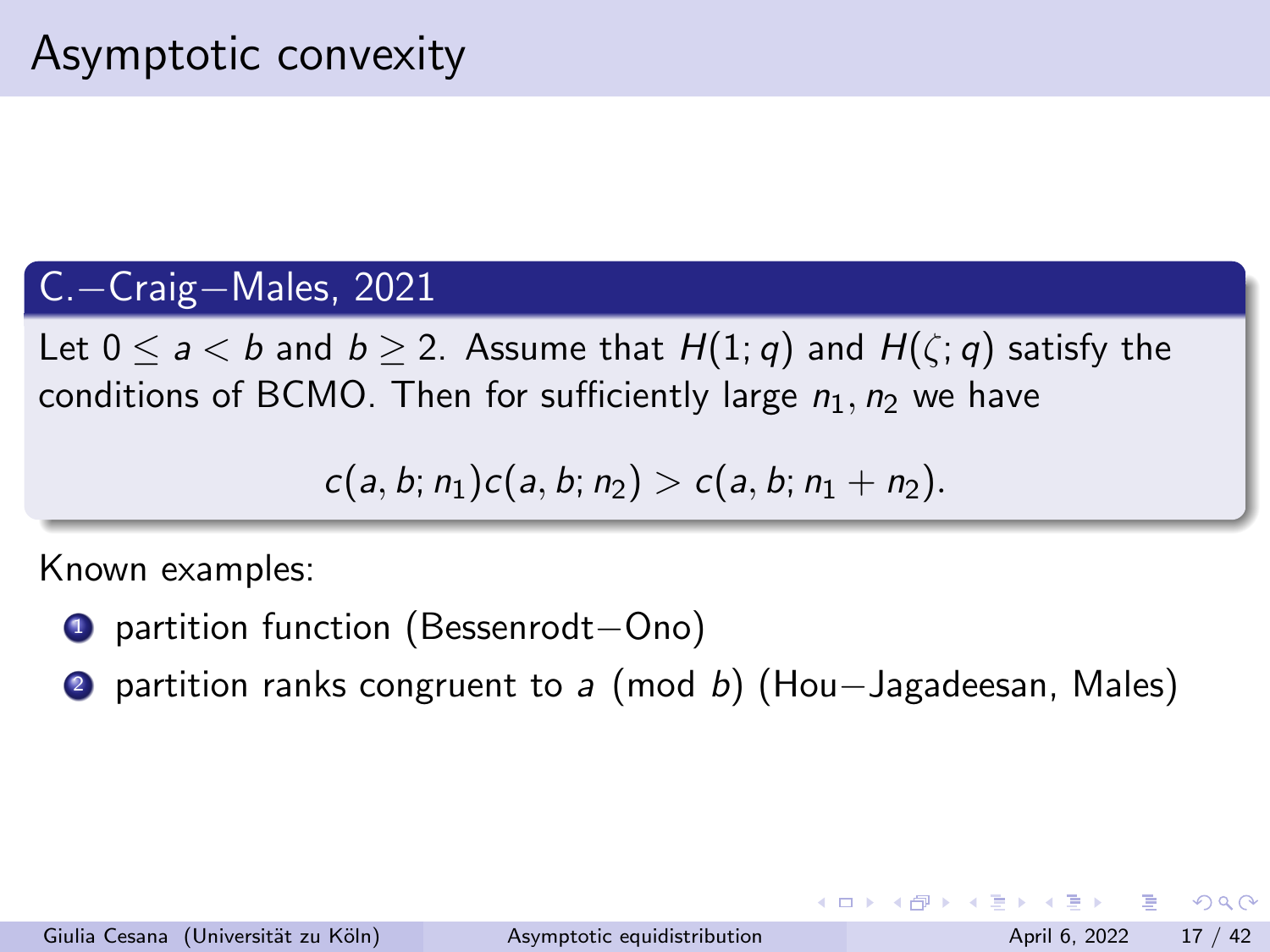### C.−Craig−Males, 2021

Let  $0 \le a < b$  and  $b \ge 2$ . Assume that  $H(1; q)$  and  $H(\zeta; q)$  satisfy the conditions of BCMO. For large enough  $n$ , we have

$$
c(a, b; n)^2 \ge c(a, b; n-1)c(a, b; n+1).
$$

Known examples:

- <sup>1</sup> partition function (DeSalvo−Pak)
- **2** unimodal sequences of size *n* and rank  $m$ (Bringmann−Jennings-Shaffer−Mahlburg−Rhoades)
- <sup>3</sup> spt-function (Dawsey−Masri)

KET KEN KEN (EN 1900)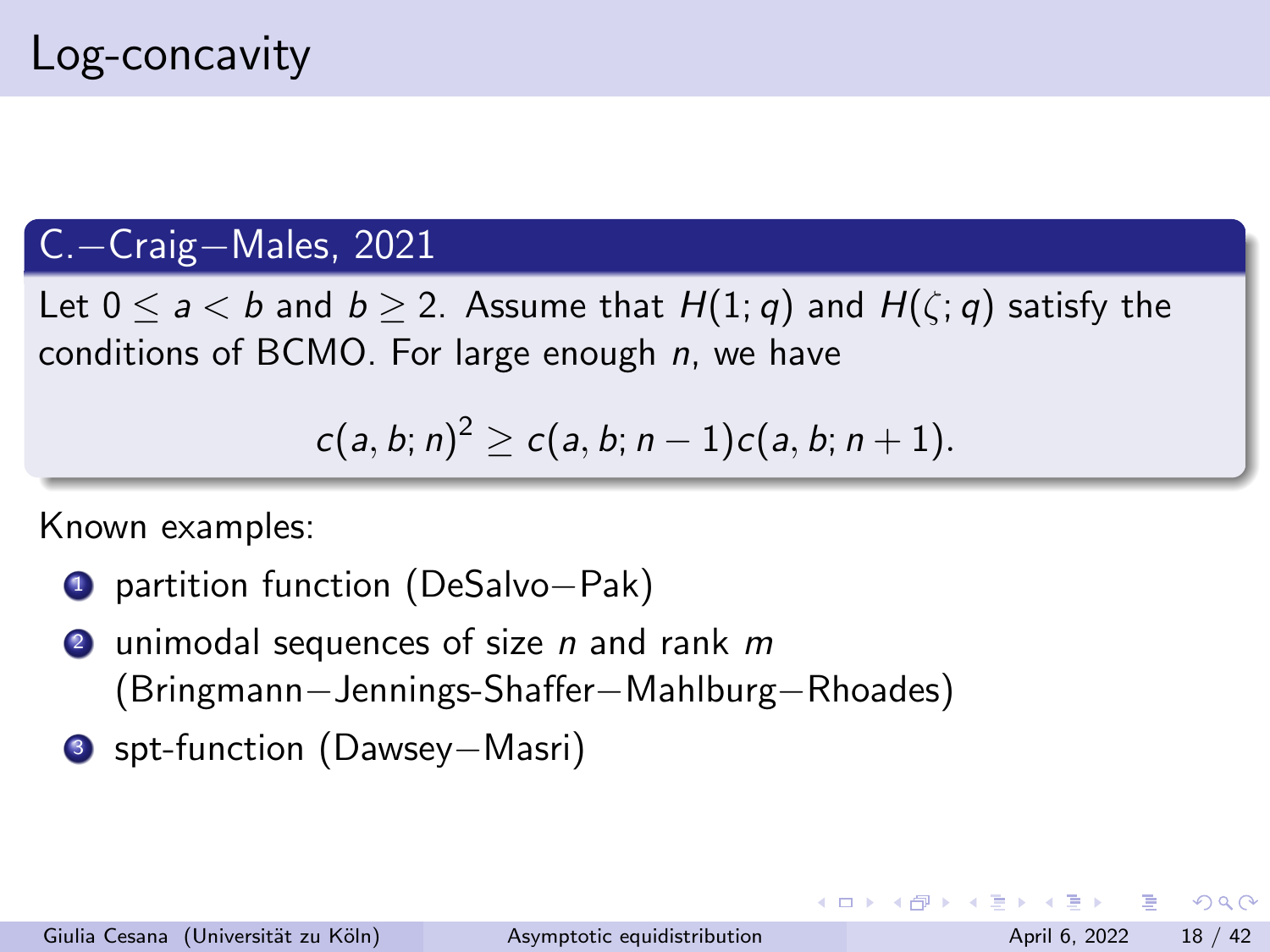# <span id="page-18-0"></span>The rank

### Ramanujan congruences, 1921

For  $n > 0$  we have

$$
p(5n + 4) \equiv 0 \pmod{5},
$$
  
\n
$$
p(7n + 5) \equiv 0 \pmod{7},
$$
  
\n
$$
p(11n + 6) \equiv 0 \pmod{11}.
$$

### Example

The rank of a partition  $\lambda$  is the largest part minus the number of parts.

The ranks of the partitions of 4:

|           | $F^{\text{csc}}$ part minings the name of $F$ |
|-----------|-----------------------------------------------|
| partition | <u>rank</u>                                   |
| (4)       | $3 \equiv 3 \pmod{5}$                         |
| (3,1)     | $1 \equiv 1 \pmod{5}$                         |
| (2, 2)    | $0 \equiv 0 \pmod{5}$                         |
| (2,1,1)   | $-1 \equiv 4 \pmod{5}$                        |
| (1,1,1,1) | $-3 \equiv 2 \pmod{5}$                        |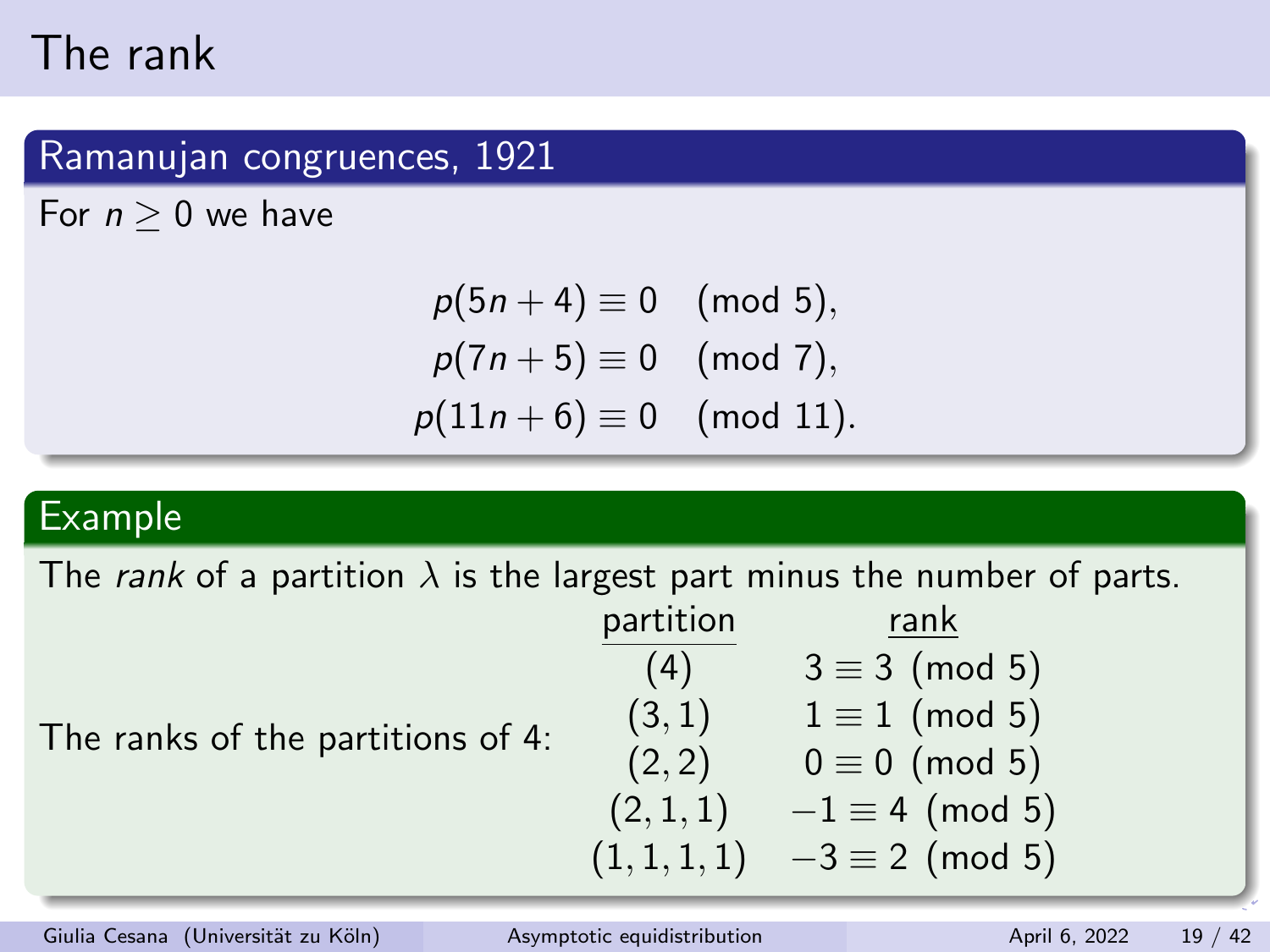$N(a, b; n) = #$  of partitions of *n* with rank congruent to *a* (mod *b*)

C.−Craig−Males, 2021

Let  $0 \le a \le b$  and  $b \ge 2$ . Then as  $n \to \infty$  we have that

$$
N(a, b; n) = \frac{1}{b}p(n)\left(1 + O\left(n^{-\frac{1}{2}}\right)\right).
$$

The equidistribution of  $N(a, b; n)$  was already proven by Males in 2021 using Ingham's Tauberian theorem.

Giulia Cesana (Universität zu Köln) [Asymptotic equidistribution](#page-0-0) April 6, 2022 20 / 42

 $\equiv$   $\cap$   $\alpha$ 

イロト イ部 トイヨ トイヨト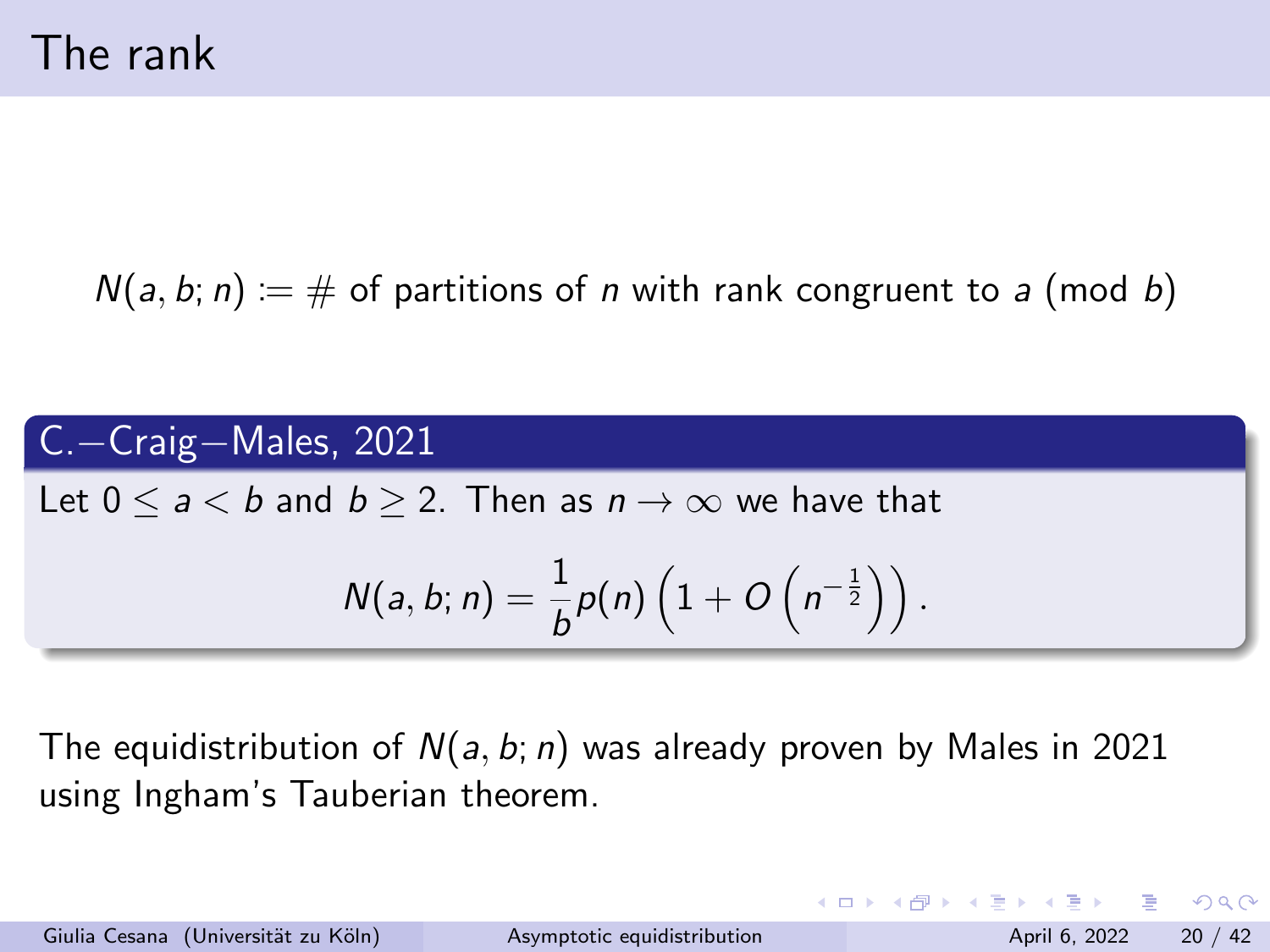The crank

$$
\text{crank}(\lambda) \coloneqq \begin{cases} \text{largest part of } \lambda & \text{if } \omega(\lambda) = 0, \\ \mu(\lambda) - \omega(\lambda) & \text{if } \omega(\lambda) > 0 \end{cases}
$$

 $\omega(\lambda) := \#$  of ones in  $\lambda$ ,  $\mu(\lambda) := \#$  of parts greater than  $\omega(\lambda)$ 

 $M(a, b; n) := \#$  of partitions of *n* with crank congruent to *a* (mod *b*)

### C.−Craig−Males, 2021

Let  $0 \le a \le b$  and  $b \ge 2$ . Then as  $n \to \infty$  we have that

$$
M(a, b; n) = \frac{1}{b}p(n)\left(1 + O\left(n^{-\frac{1}{2}}\right)\right).
$$

Giulia Cesana (Universität zu Köln) [Asymptotic equidistribution](#page-0-0) April 6, 2022 21 / 42

K ロ ▶ K 個 ▶ K 로 ▶ K 로 ▶ 『로 』 ◇ Q Q @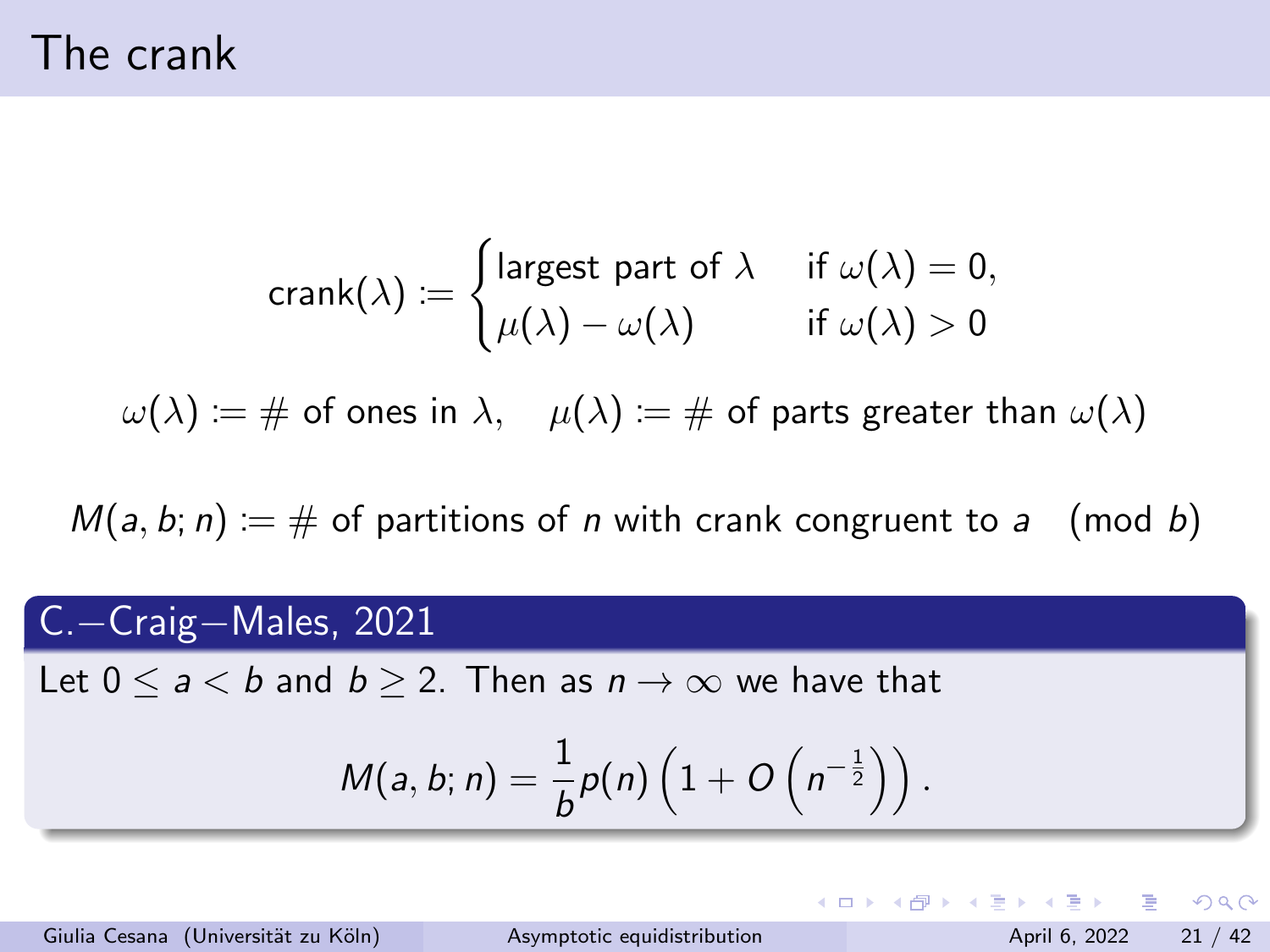An overpartition is a partition where the first occurrence of each distinct number may be overlined.

#### Example

The overpartitions of 4 are given by

$$
(4), (\overline{4}), (3,1), (3,1), (3,\overline{1}), (3,\overline{1}), (2,2), (2,2), (2,1,1), (2,1,1), (2,\overline{1},1), (2,\overline{1},1), (1,1,1,1), (\overline{1},1,1,1).
$$

The *first residual crank* of an overpartition is given by the crank of the subpartition consisting of the non-overlined parts.

 $\Omega$ 

- 4 重 8 - 4 重 8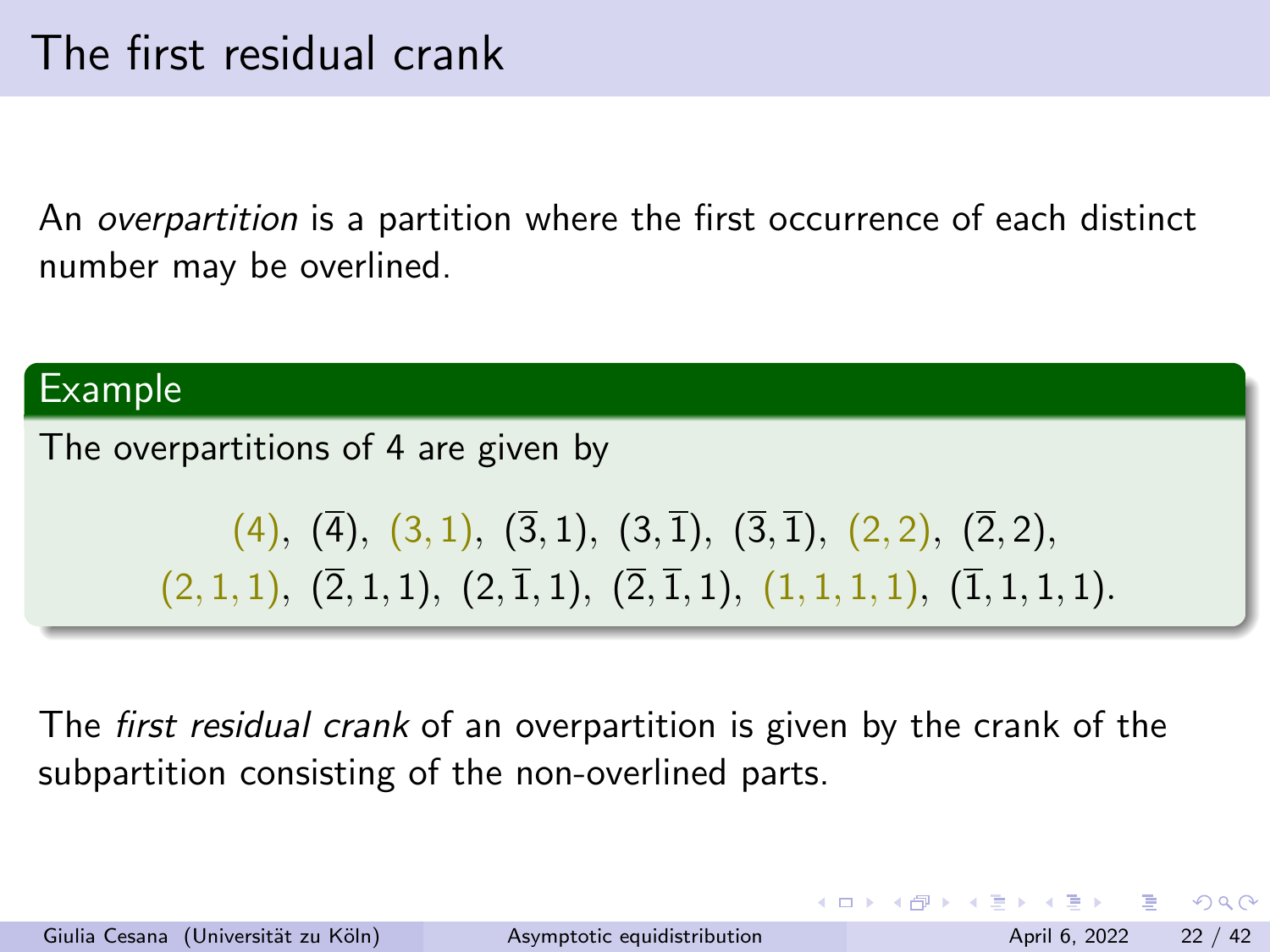## The first residual crank

### Example

So the first residual crank of  $(2,\overline{1},1)$  is given by the crank of  $(2,1)$  which equals 0.

$$
\overline{M}(a, b; n) := # \text{ of overpartitions of } n
$$
\nwith first residual crash congruent to a (mod b)

### C.−Craig−Males, 2021

Let  $0 \le a \le b$  and  $b \ge 2$ . Then as  $n \to \infty$  we have that

$$
\overline{M}(a,b;n)=\frac{1}{8bn}e^{\pi\sqrt{n}}\left(1+O\left(n^{-\frac{1}{2}}\right)\right).
$$

Giulia Cesana (Universität zu Köln) [Asymptotic equidistribution](#page-0-0) April 6, 2022 23 / 42

 $\leftarrow$   $\Box$   $\rightarrow$ 

4 母

 $QQ$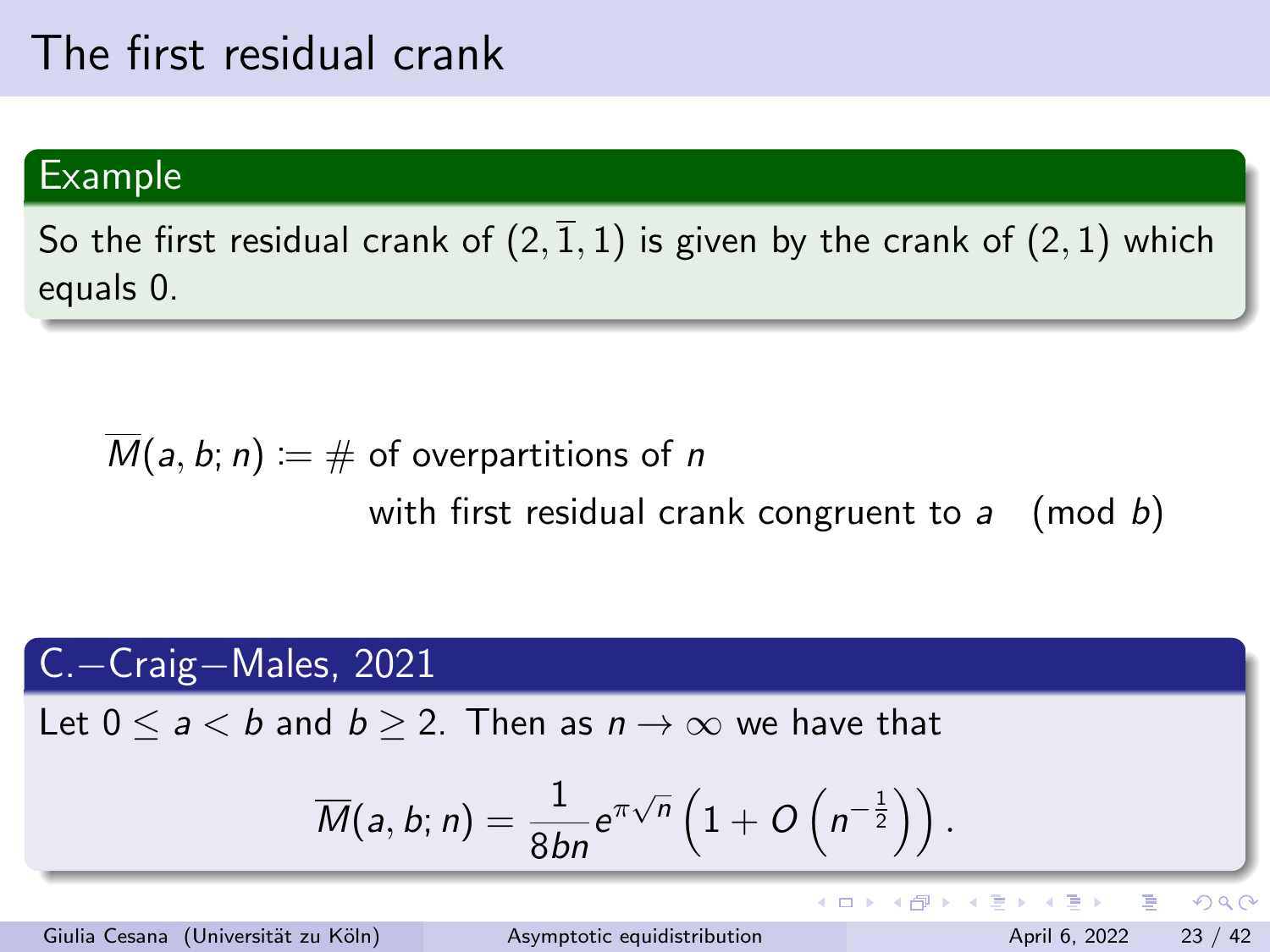# Plane partitions

A plane partition of n is a two-dimensional array  $\pi_{i,k}$  of non-negative integers  $j, k > 1$ , that is non-increasing in both variables, i.e.,  $\pi_{j,k} \geq \pi_{j+1,k}, \ \pi_{j,k} \geq \pi_{j,k+1}$  for all  $j$  and  $k$ , and fulfils  $|\Lambda| \coloneqq \sum_{j,k} \pi_{j,k} = n.$ 

 $pp(n) := \#$  plane partitions of n

### Example For  $n = 3$  we have the plane partitions: 1 1 1 1 1 1 2 1 2 1 1 1 1 3 Thus we have  $pp(3) = 6$ .

KED KAP KED KED E VAA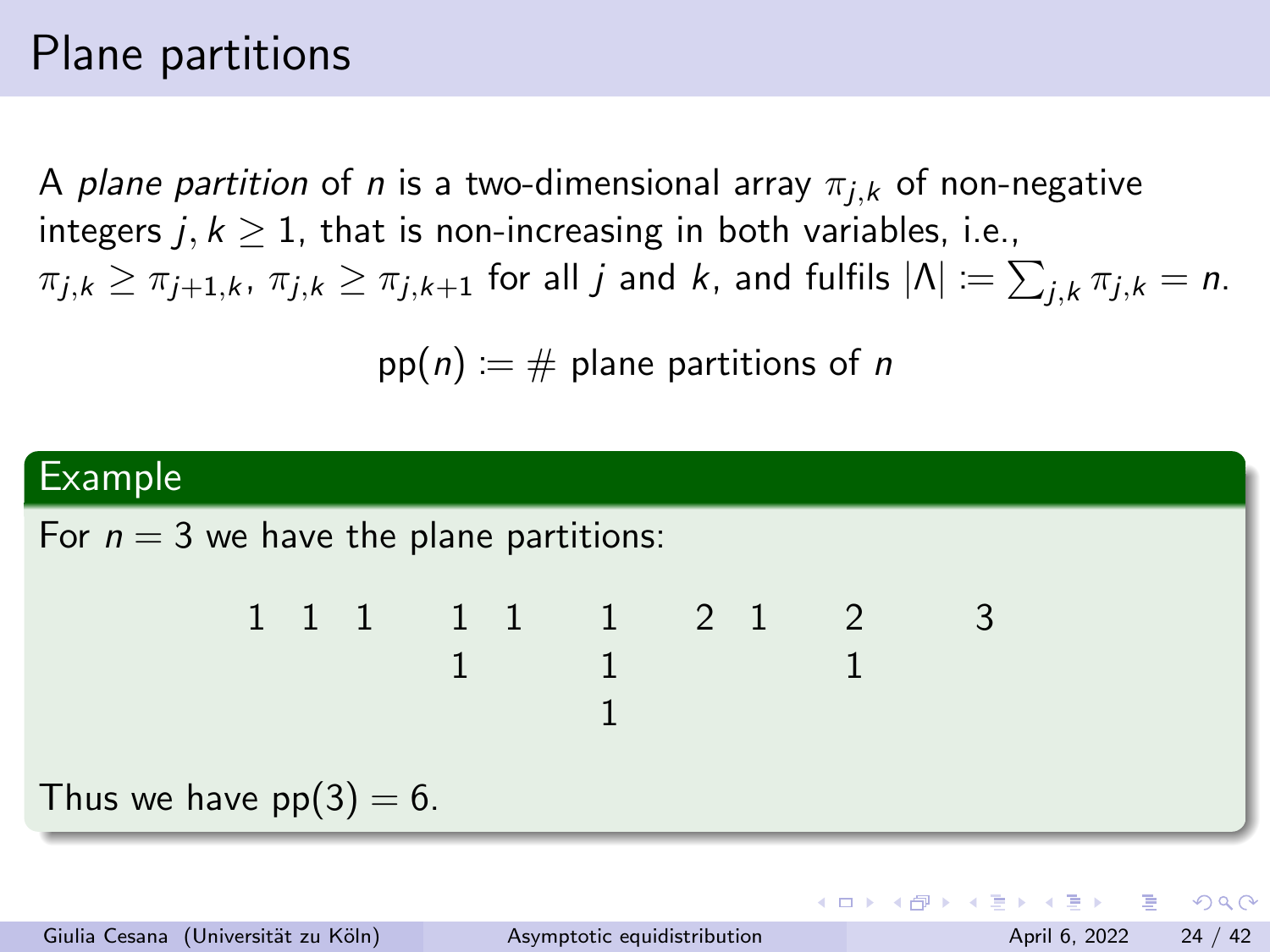# Plane partitions



A plane partition may be represented visually by the placement of a stack of  $\pi_{i,k}$  unit cubes above the point  $(j, k)$  in the plane, giving a three-dimensional solid.

The sum |Λ| then describes the number of cubes of which the plane partition consists.

Giulia Cesana (Universität zu Köln) [Asymptotic equidistribution](#page-0-0) April 6, 2022 25 / 42

 $\Omega$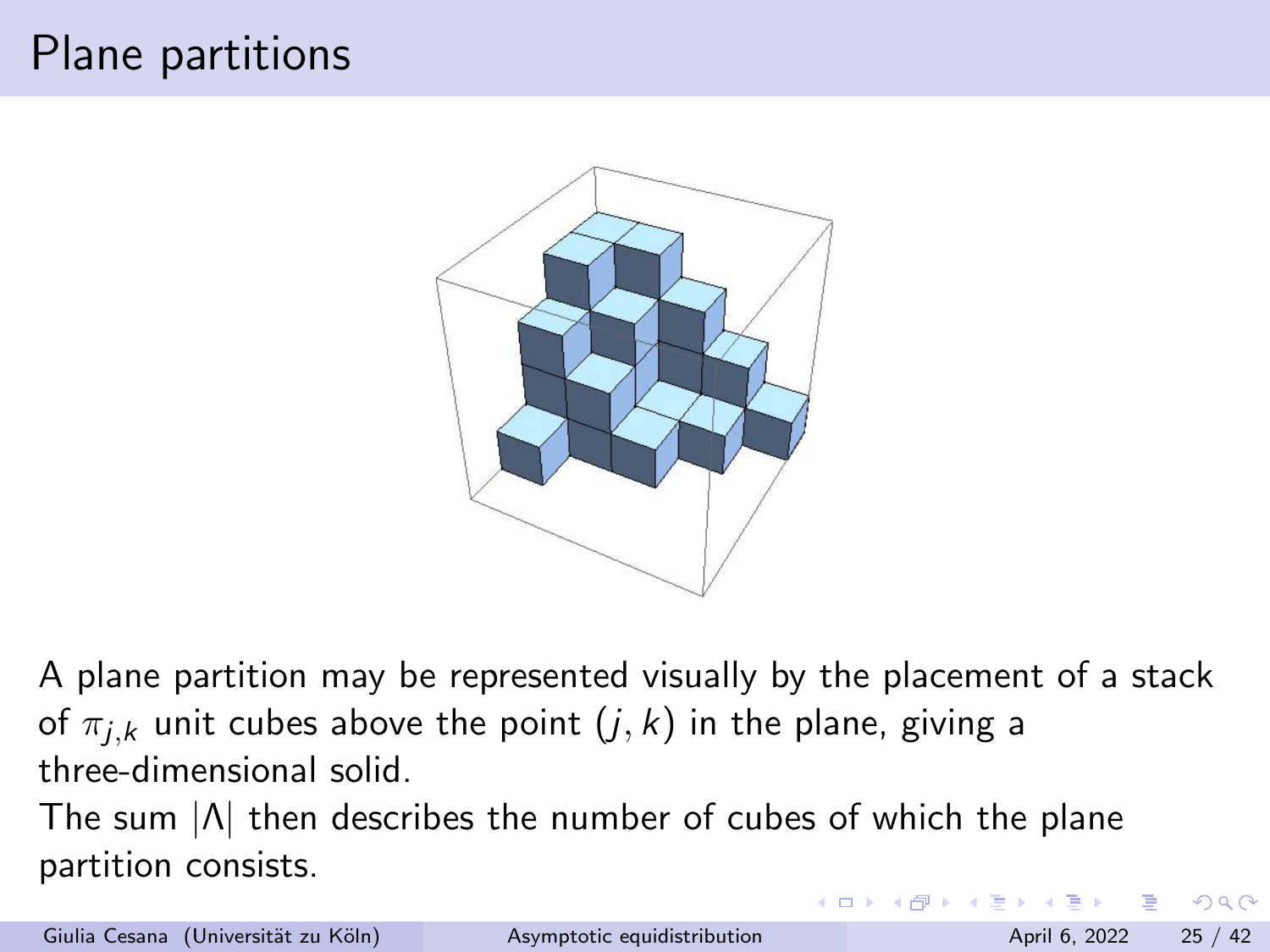## Plane partitions

Let  $\Lambda = \{\pi_{j,k}\}_{j,k\geq 1}$  and define its  $\textit{trace}$  by  $\textit{t}(\Lambda) = \sum^\infty$ j=1  $\pi_{j,j}$ .

$$
\mathsf{pp}(a, b; n) \coloneqq \#\{\Lambda : |\Lambda| = n, t(\Lambda) \equiv a \pmod{b}\}
$$

### Example

We have that 
$$
pp(0, 2; 3) = 2
$$
 and  $pp(1, 2; 3) = 4$ .

### C.−Craig−Males, 2021

Let  $0 \le a < b$  and  $b \ge 2$ . Then as  $n \to \infty$  we have that

$$
\mathsf{pp}(a,b;n) \sim \frac{1}{b} \mathsf{pp}(n) \sim \frac{1}{b} \frac{\zeta(3)^{\frac{7}{56}}}{\sqrt{12\pi}} \left(\frac{n}{2}\right)^{-\frac{25}{36}} \exp\left(3\zeta(3)^{\frac{1}{3}}\left(\frac{n}{2}\right)^{\frac{2}{3}} + \zeta'(-1)\right).
$$

Giulia Cesana (Universität zu Köln) [Asymptotic equidistribution](#page-0-0) April 6, 2022 26 / 42

K □ ▶ K @ ▶ K 로 ▶ K 로 ▶ \_ 로 \_ K 9 Q @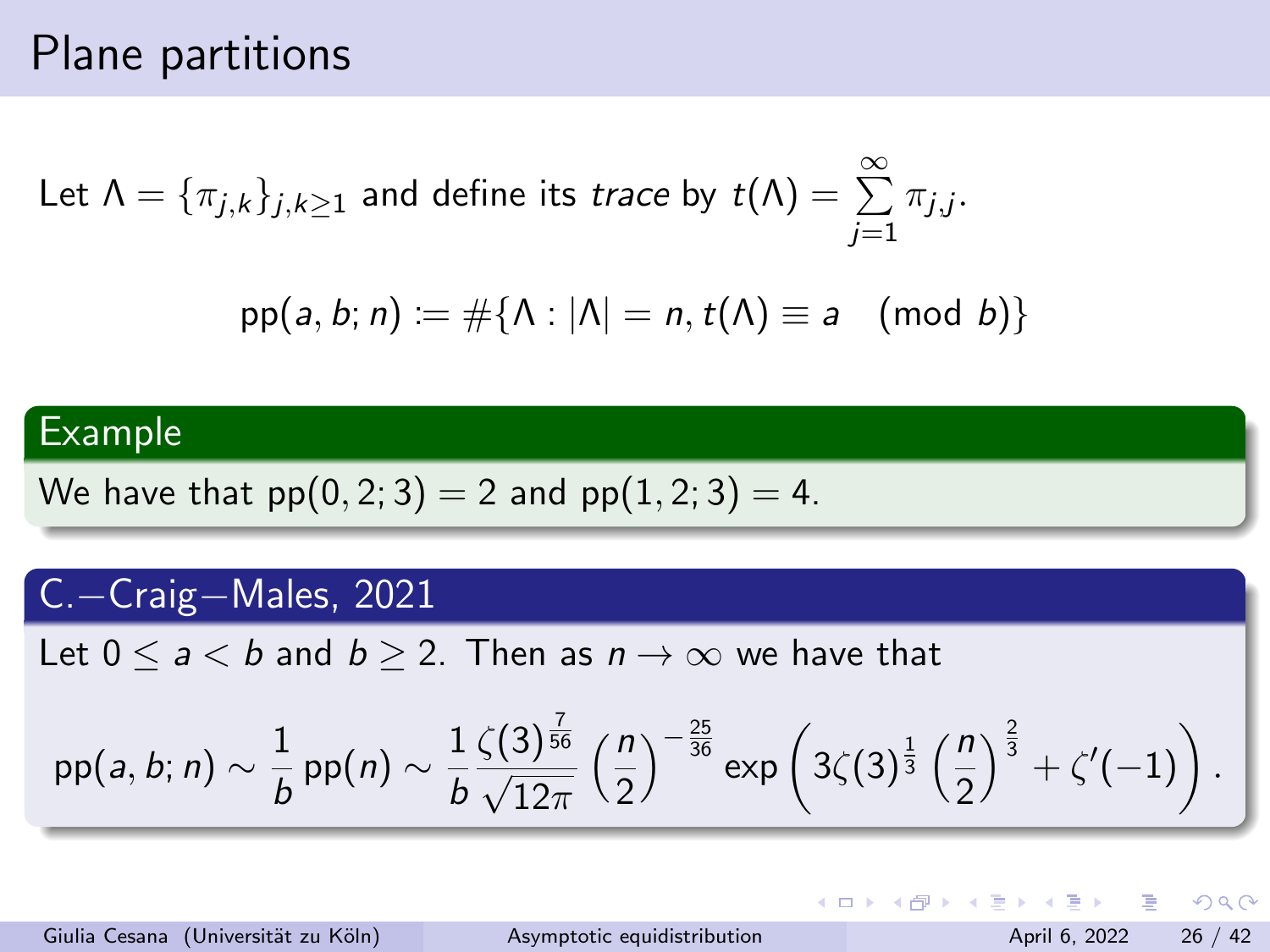## <span id="page-26-0"></span>Betti numbers of Hilbert schemes

Betti numbers count the dimension of certain vector spaces of differential forms of a manifold.

For a Hilbert scheme X, let  $b_i(X) := \dim(H_i(X, \mathbb{Q}))$  be the Betti numbers, where  $H_i(X, \mathbb{Q})$  denotes the *j*-th homology group of X with rational coefficients.

$$
B(a,b;X) \coloneqq \sum_{j \equiv a \pmod{b}} b_j(X)
$$

We define the Hilbert schemes

$$
X_1 := \text{Hilb}^{n,n+1,n+2}(0), \qquad X_2 := \text{Hilb}^{n,n+2}(0), X_3 := \text{Hilb}^{n,n+2} (\mathbb{C}^2)_{\text{tr}}, \qquad X_4 := \widehat{M}^m(c_N),
$$

where  $m \in \mathbb{N}$  and  $c_M$  is some prescribed homological data.

Giulia Cesana (Universität zu Köln) [Asymptotic equidistribution](#page-0-0) April 6, 2022 27 / 42

 $\Omega$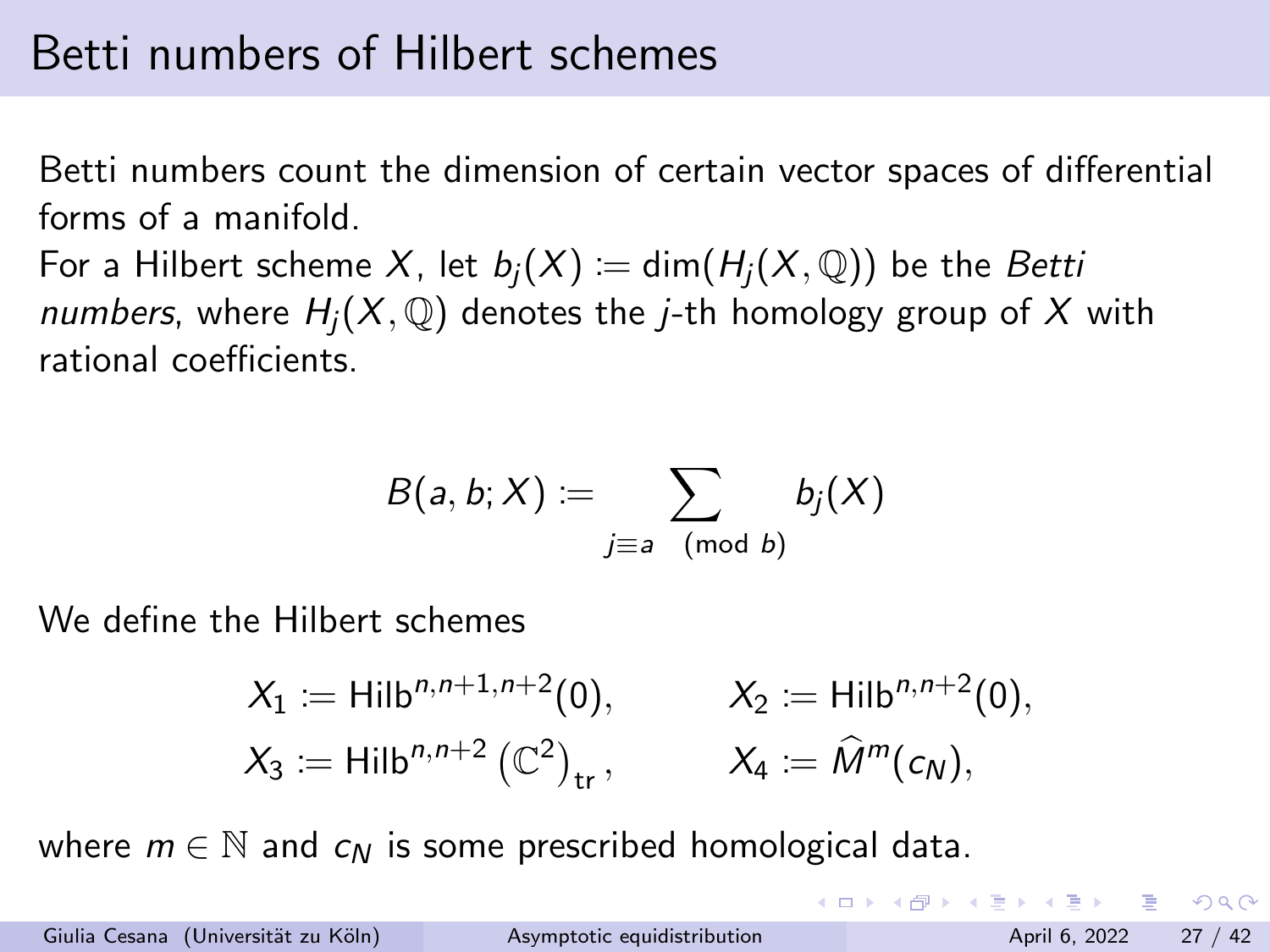## Betti numbers of Hilbert schemes

### C.−Craig−Males, 2021

Let  $0 \le a \le b$  with  $b \ge 2$  and

 $d(a, b) \coloneqq$  $\sqrt{ }$  $\left\{ \right\}$  $\overline{\mathcal{L}}$  $\frac{1}{b}$  $\frac{2}{b}$ if b is odd, if  $\emph{a}$  and  $\emph{b}$  are even, if  $a$  is odd and  $b$  is even.

Then as  $n \to \infty$  we have that

$$
\frac{1}{2}B(a, b; X_1) \sim B(a, b; X_2) \sim B(a, b; X_3) = \frac{d(a, b)\sqrt{3}}{4\pi^2}e^{\pi\sqrt{\frac{2n}{3}}}\left(1 + O\left(n^{-\frac{1}{2}}\right)\right)
$$

and

$$
B(a, b; X_4) = \frac{d(a, b)n^{\frac{m-2}{2}}}{6^{\frac{1-m}{2}} 2\sqrt{2}c_m \pi^m} e^{\pi \sqrt{\frac{2n}{3}}} \left(1 + O\left(n^{-\frac{1}{2}}\right)\right),
$$

where  $\prod_{j=1}^{m}\frac{1}{1-e^{-jz}}=\frac{1}{c_{m}z^{m}}+O(z^{-m+1}).$ 

Giulia Cesana (Universität zu Köln) [Asymptotic equidistribution](#page-0-0) April 6, 2022 28 / 42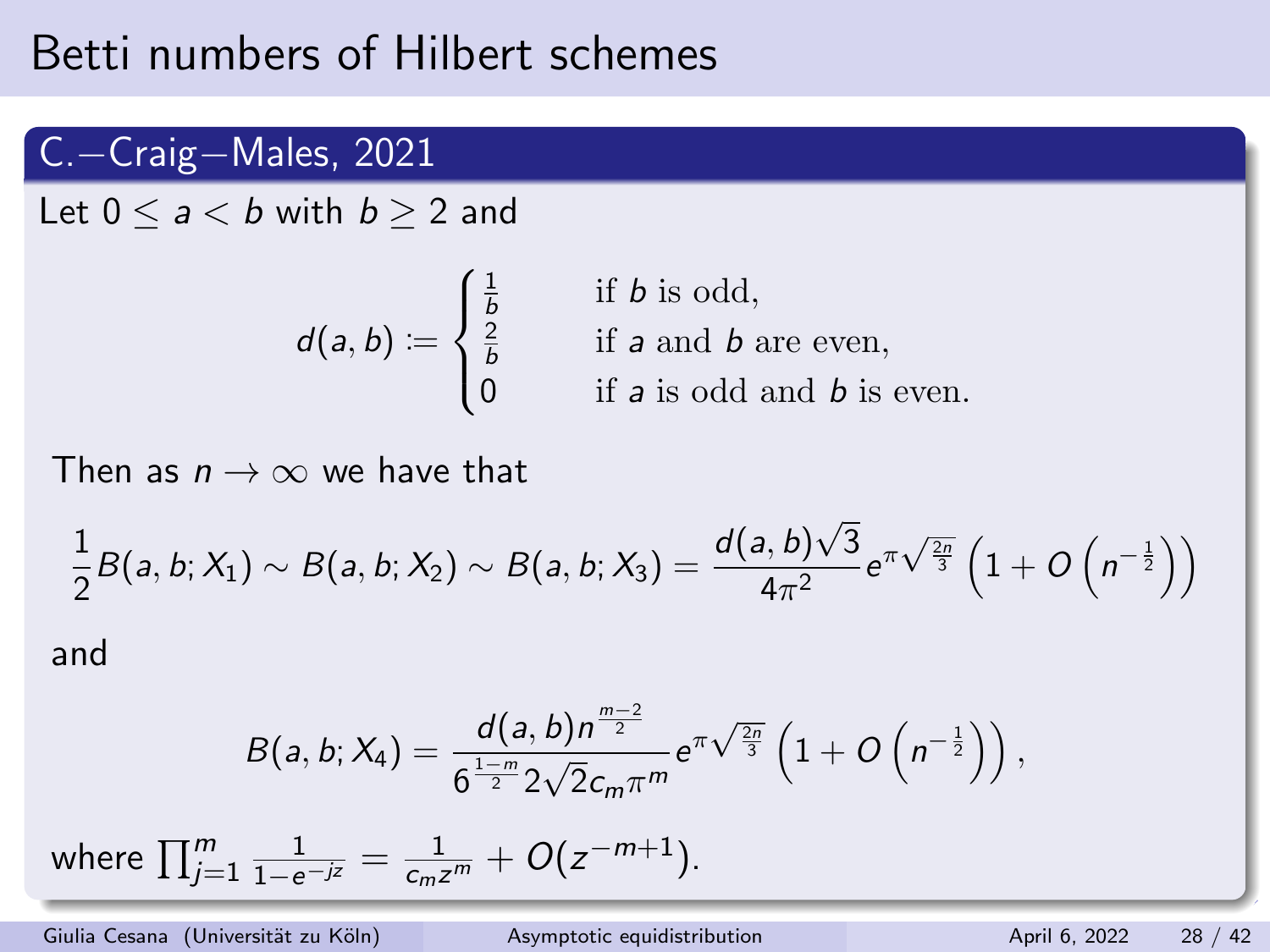## A particular scheme of Göttsche

Let  $K$  be an algebraically closed field. Let **m** be the maximal ideal in  $K[[x, y]]$ , and define

$$
V_{n,K} := \mathrm{Hilb}_n\left(\mathrm{spec}\left(K[[x,y]]/m^n\right)\right).
$$

 $v(a, b; n) := \#$  of cells of  $V_{n,K}$ 

whose dimension is congruent to  $a \pmod{b}$ 

### C.−Craig−Males, 2021

Let  $0 \le a \le b$  and  $b \ge 2$ . As  $n \to \infty$  we have that

$$
v(a, b; n) = \frac{1}{b}p(n)\left(1 + O\left(n^{-\frac{1}{2}}\right)\right).
$$

Giulia Cesana (Universität zu Köln) [Asymptotic equidistribution](#page-0-0) April 6, 2022 29 / 42

 $\Omega$ 

**≮ロト ⊀伺ト ⊀∃ト**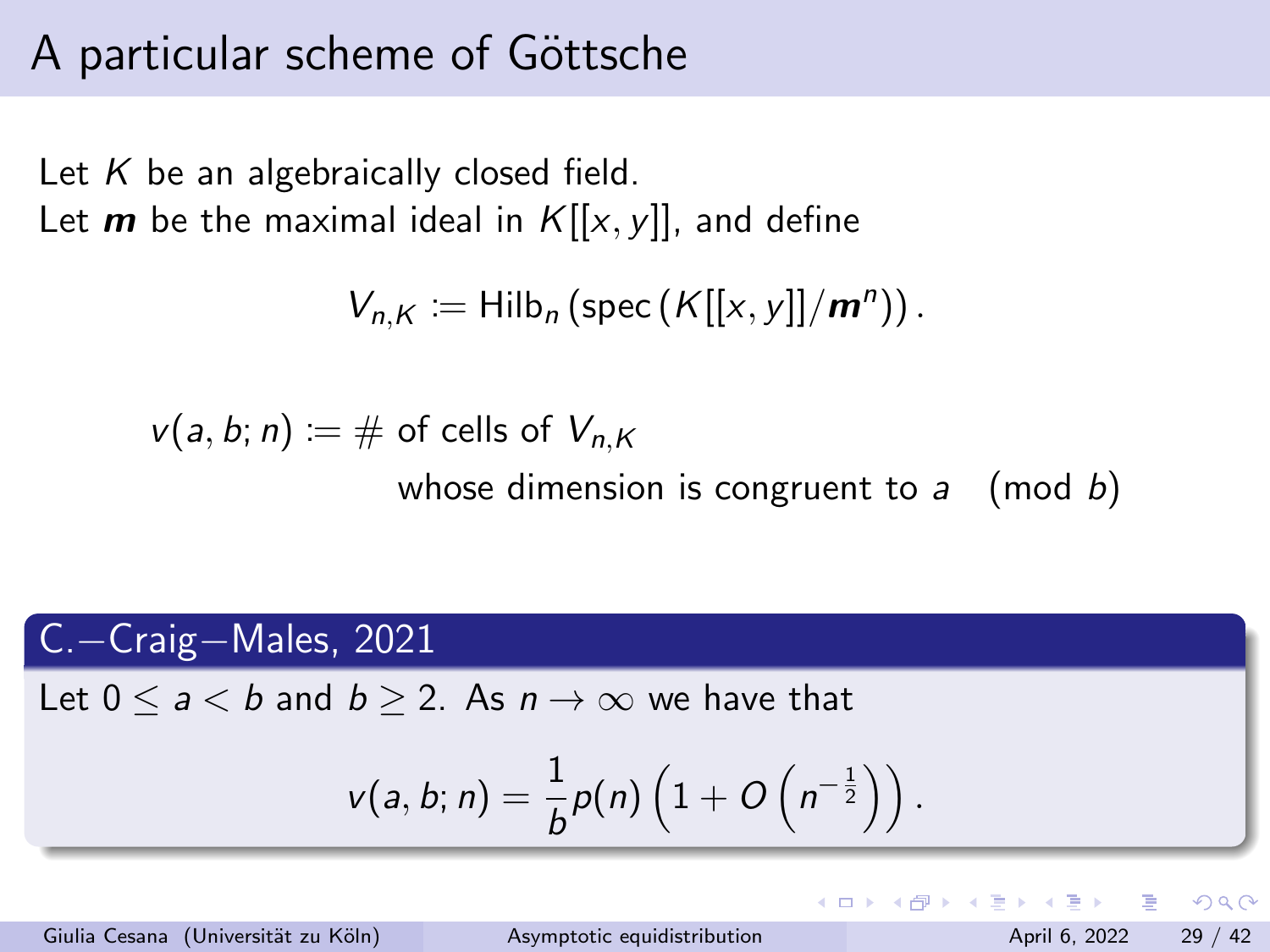<span id="page-29-0"></span>Using orthogonality of roots of unity we have

$$
\sum_{n\geq 0}M(a,b;n)q^n=\frac{1}{b}\sum_{n\geq 0}p(n)q^n+\frac{1}{b}\sum_{j=1}^{b-1}\zeta_b^{-aj}C(\zeta_b^j;q),
$$

where

$$
\mathcal{C}\left(\zeta;q\right)\coloneqq\frac{(q;q)_{\infty}}{\mathsf{F}_{1}\left(\zeta;q\right)\mathsf{F}_{1}\left(\zeta^{-1};q\right)},
$$
 with  $(q;q)_{\infty}\coloneqq\prod_{\ell=1}^{\infty}(1-q^{\ell})$  and  $\mathsf{F}_{1}(\zeta;q)\coloneqq\prod_{n=1}^{\infty}(1-\zeta q^{n}).$ 

Giulia Cesana (Universität zu Köln) [Asymptotic equidistribution](#page-0-0) April 6, 2022 30 / 42

K ロ ▶ K 個 ▶ K 로 ▶ K 로 ▶ 『로 』 ◇ Q Q @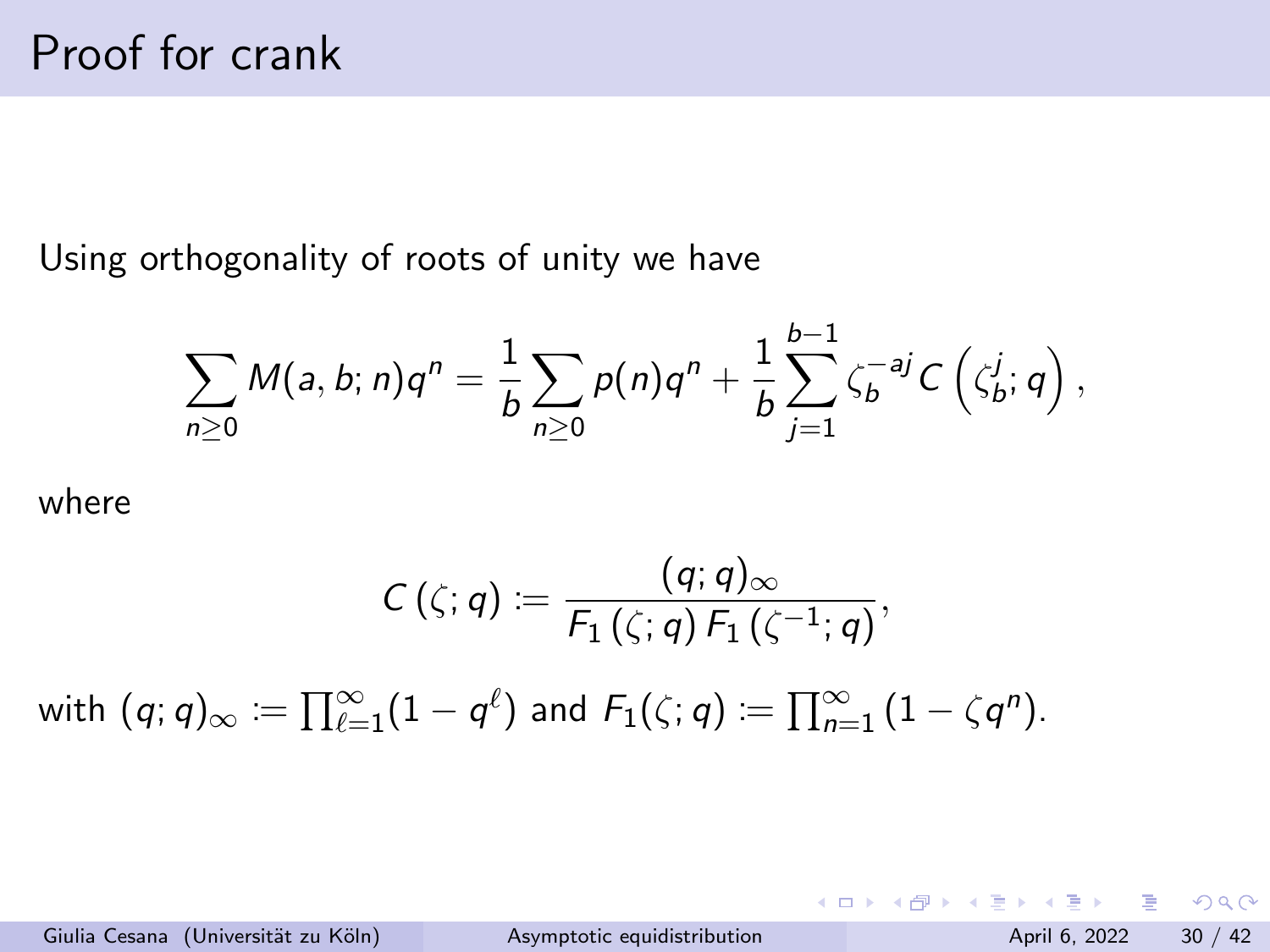## Proof for crank

As  $z \to 0$  in  $D_\theta$ , for  $q = e^{-z}$  and  $\zeta$  a primitive b-th root of unity (Bringmann−Craig−Males−Ono)

$$
F_1\left(\zeta; e^{-z}\right) = \frac{1}{\sqrt{1-\zeta}} e^{-\frac{\zeta \Phi\left(\zeta, 2, 1\right)}{z}} \left(1 + O\left(|z|\right)\right),\,
$$

where  $\Phi$  is the Lerch's transcendent

$$
\Phi(z,s,a):=\sum_{n=0}^{\infty}\frac{z^n}{(n+a)^s}.
$$

On the major arc (Bringmann−Dousse)

$$
(e^{-z};e^{-z})_{\infty}^{-1}=\sqrt{\frac{z}{2\pi}}e^{\frac{\pi^2}{6z}}(1+O(|z|)),
$$

while on the minor arc, for some  $\mathcal{C} > 0$ 

$$
\left| \left( e^{-z}; e^{-z} \right)^{-1}_{\infty} \right| \leq x^{\frac{1}{2}} e^{\frac{\pi^2}{6x} - \frac{C}{x}}.
$$

Giulia Cesana (Universität zu Köln) [Asymptotic equidistribution](#page-0-0) April 6, 2022 31 / 42

G.  $\Omega$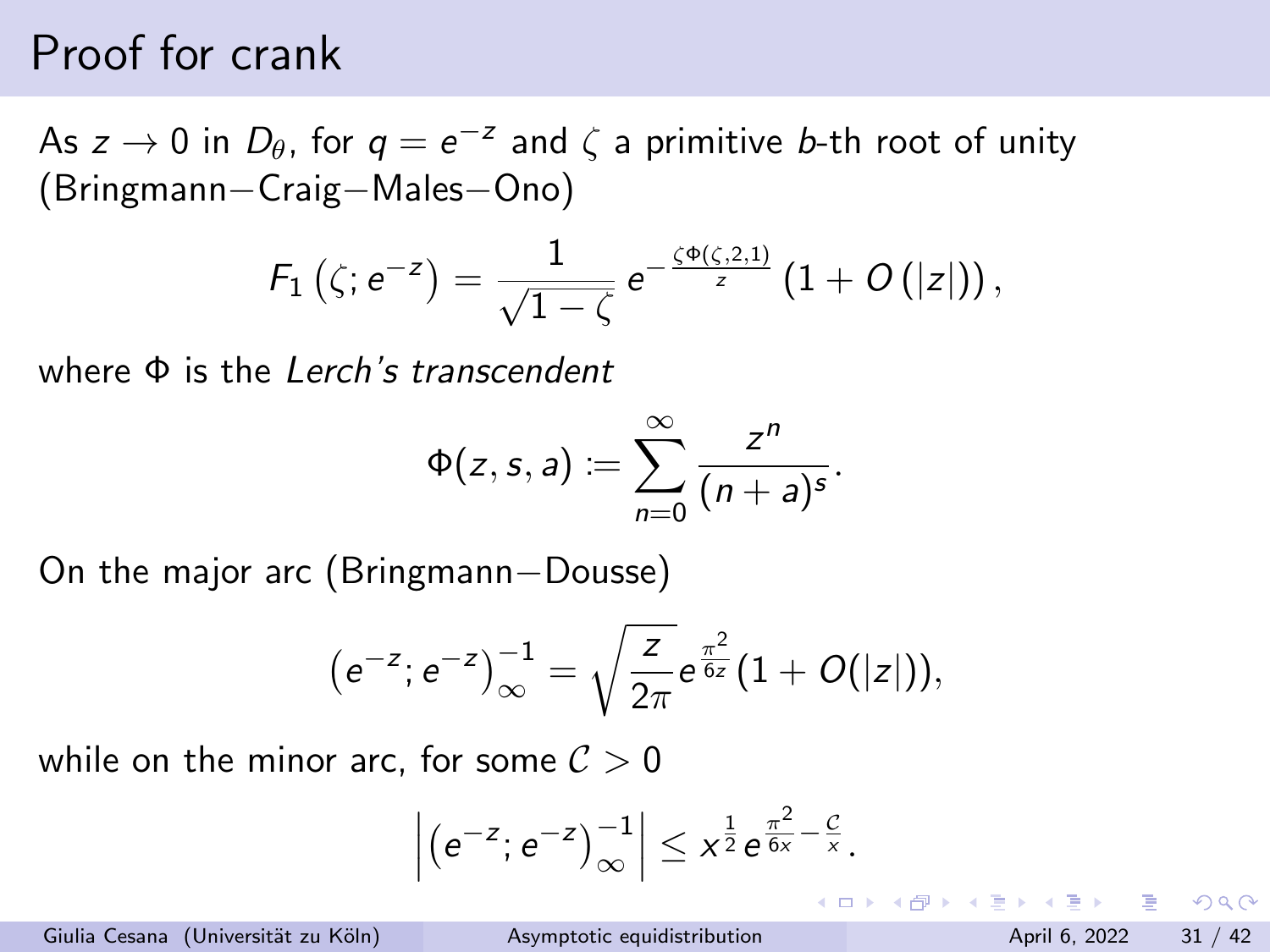# Proof for crank

Using the definition of  $F_1(\zeta; q)$ 

$$
\left|\text{Log}\left(\frac{1}{F_1(\zeta;q)}\right)\right| = \left|\sum_{k\geq 1} \frac{\zeta^k}{k} \frac{q^k}{1-q^k}\right|
$$
  

$$
\leq \left|\frac{\zeta q}{1-q}\right| - \frac{|q|}{1-|q|} + \log\left(\frac{1}{(|q|;|q|)_{\infty}}\right).
$$
  

$$
\Rightarrow \qquad \left|\frac{1}{F_1(\zeta;q)}\right| \ll e^{-\frac{c'}{x}}(|q|;|q|)_{\infty}^{-1},
$$

for some  $\mathcal{C}'>0$ .

K ロ ⊁ K 個 ≯ K 君 ⊁ K 君 ≯

 $OQ$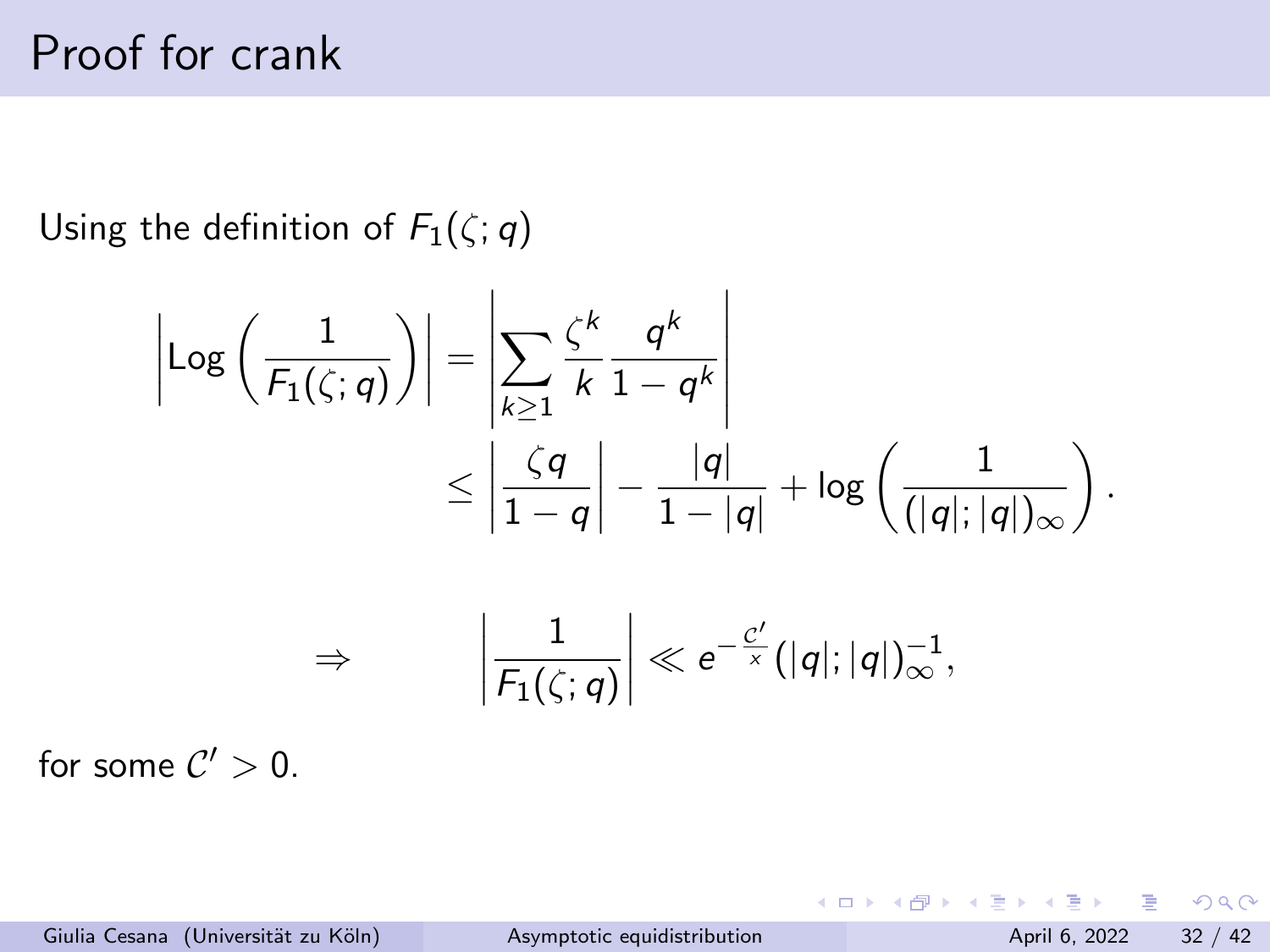Since an analogous calculation holds for  $F_1(\zeta^{-1};q)$  one may conclude that

$$
\left|C\left(\zeta_b^j;q\right)\right|< \left|(q;q)_\infty^{-1}\right|
$$

on the minor arc.

For the major arc

$$
C\left(\zeta;q\right)\ll e^{-\frac{\pi^2}{6}\text{Re}\left(\frac{1}{z}\right)+\text{Re}\left(\frac{\zeta\Phi\left(\zeta,2,1\right)}{z}\right)+\text{Re}\left(\frac{\zeta^{-1}\Phi\left(\zeta^{-1},2,1\right)}{z}\right)}
$$

 $\Omega$ 

.

イロト イ母 トイヨ トイヨト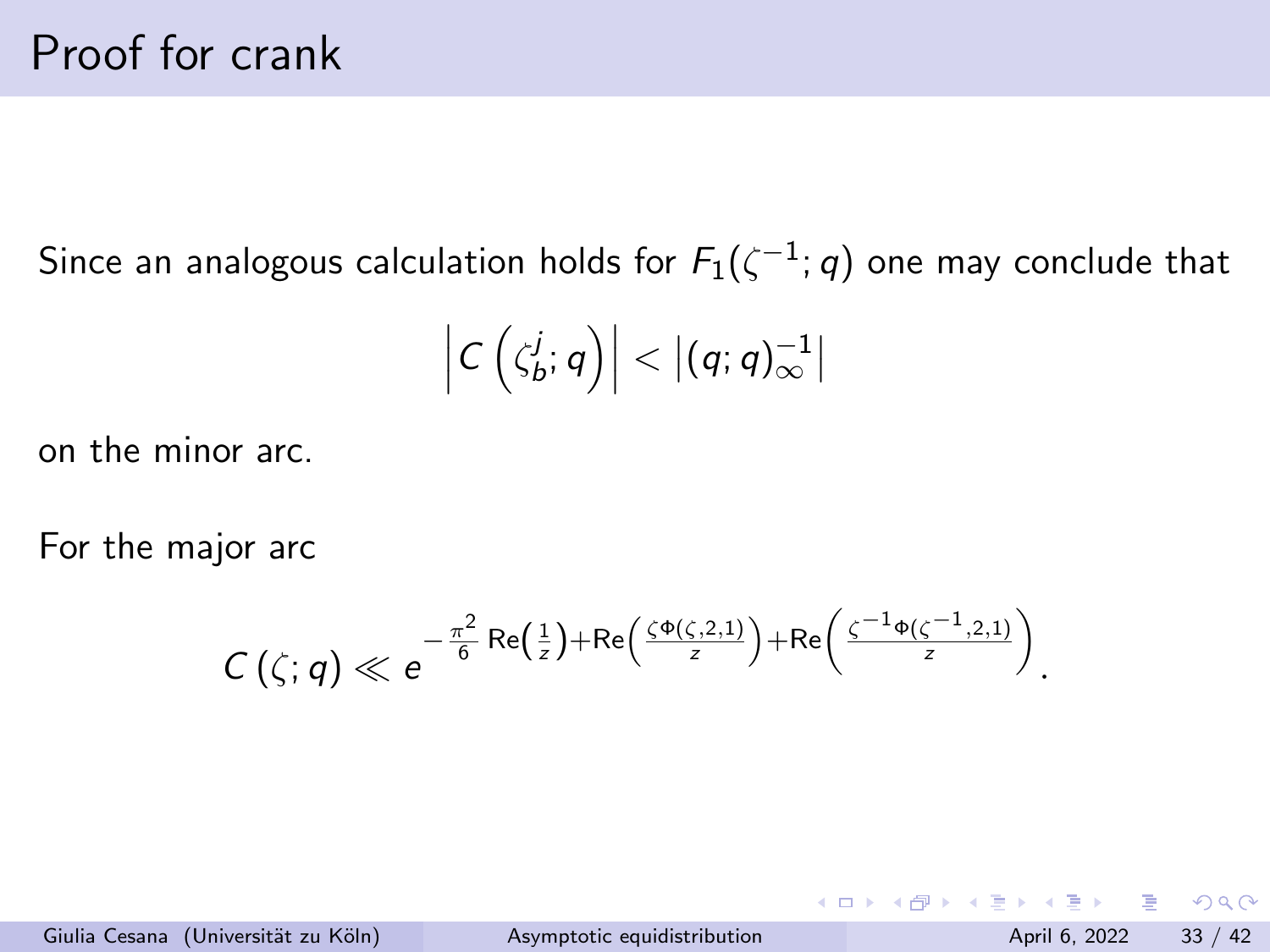#### Therefore

$$
C\left(\zeta_b^j;q\right)=o\left((q;q)_\infty^{-1}\right)
$$

if and only if

$$
\left(\frac{\pi^2}{3}-\varepsilon-\phi_1-\phi_1'\right)\frac{x}{|z|^2} > \left(\phi_2+\phi_2'\right)\frac{y}{|z|^2},
$$

where  $\phi_1 + i \phi_2 \coloneqq \zeta_b^j \Phi(\zeta_b^j)$  $\phi_b^j, 2, 1)$  and  $\phi_1' + i \phi_2' \coloneqq \zeta_b^{-j} \Phi(\zeta_b^{-j})$  $b^{-J}, 2, 1$ ).

 $\equiv$   $\cap$   $\alpha$ 

 $\left\{ \begin{array}{ccc} 1 & 0 & 0 \\ 0 & 1 & 0 \end{array} \right.$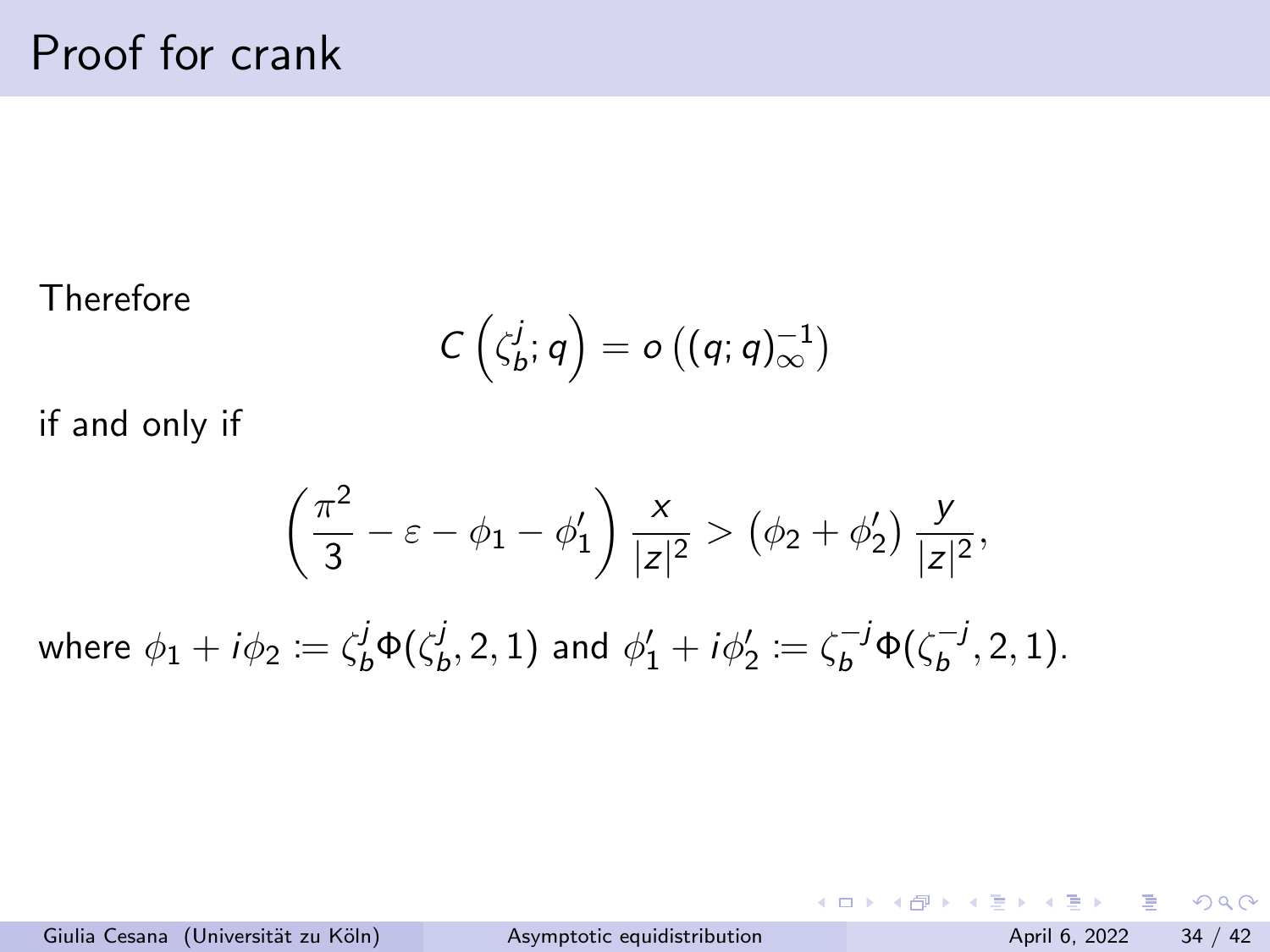Note that 
$$
\phi_1 = \frac{\pi^2}{6} - \frac{\pi^2 j}{b} \left( 1 - \frac{j}{b} \right) = \phi'_1
$$
 and  $\phi_2 = -\phi'_2$ .  
Therefore, our assumption reduces to

$$
\left(\frac{2\pi^2j}{b}\left(1-\frac{j}{b}\right)-\varepsilon\right)\frac{x}{|z|^2}>0,
$$

which holds, since we have  $b > 0$ ,  $1 \le j \le b - 1$  and  $x = \text{Re}(z) > 0$ . П

 $\equiv$  990

イロト イ部 トイヨ トイヨト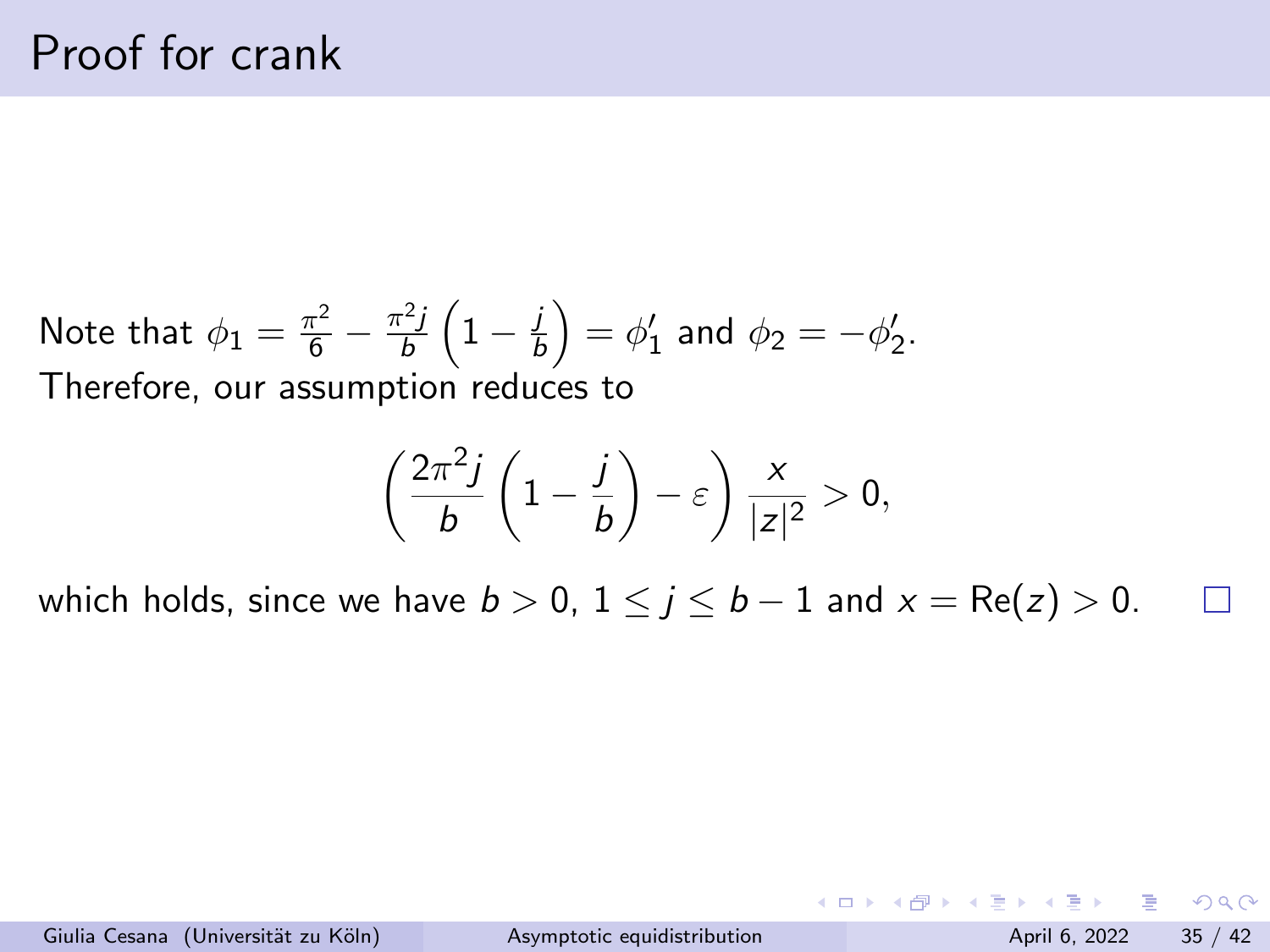## Proof for Betti numbers

Let  $X$  be a Hilbert scheme

$$
G_X(T; q) := \sum_{n \geq 0} P(X; T) q^n,
$$

with  $P(X;\,T)\coloneqq\sum_jb_j(X)$   $T^j$  the  $Poincar$ é polynomial.

Using orthogonality of roots of unity

$$
\sum_{n\geq 0}B(a,b;X)q^n=\frac{1}{b}\sum_{r=0}^{b-1}\zeta_b^{-ar}G_X(\zeta_b^r;q).
$$

Giulia Cesana (Universität zu Köln) [Asymptotic equidistribution](#page-0-0) April 6, 2022 36 / 42

KED KARD KED KED E VOOR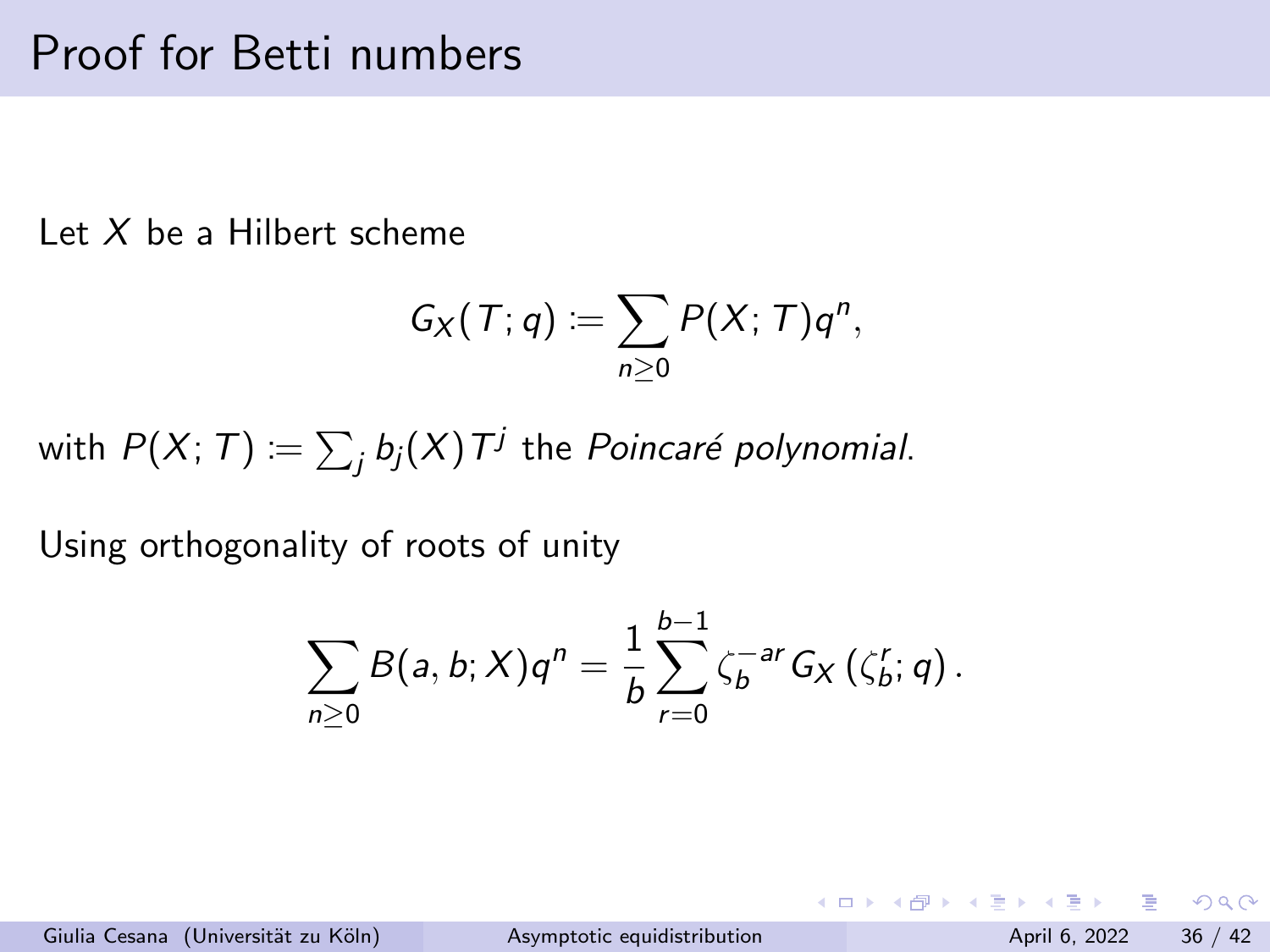## Proof for Betti numbers

Boccalini's thesis states that

$$
G_{X_1}(\zeta;q) = \sum_{n\geq 0} P(X_1;\zeta) q^n = \frac{1+\zeta^2}{(1-\zeta^2q)(1-\zeta^4q^2)} F_3(\zeta^2;q)^{-1},
$$

where  $F_3(\zeta;q)\coloneqq\prod_{n=1}^\infty\left(1-\zeta^{-1}(\zeta q)^n\right)$ . We obtain

$$
H_{X_1}(a, b; q) := \sum_{n \geq 0} B(a, b; X_1) q^n
$$
  
=  $\frac{1}{b} (1 + (-1)^a \delta_{2|b}) G_{X_1}(1; q) + \frac{1}{b} \sum_{\substack{0 < r \leq b-1 \\ r \neq \frac{b}{2}}} \zeta_b^{-ar} G_{X_1}(\zeta_b^r; q).$ 

Giulia Cesana (Universität zu Köln) [Asymptotic equidistribution](#page-0-0) April 6, 2022 37 / 42

 $=$   $\Omega$ 

イロト イ押ト イヨト イヨト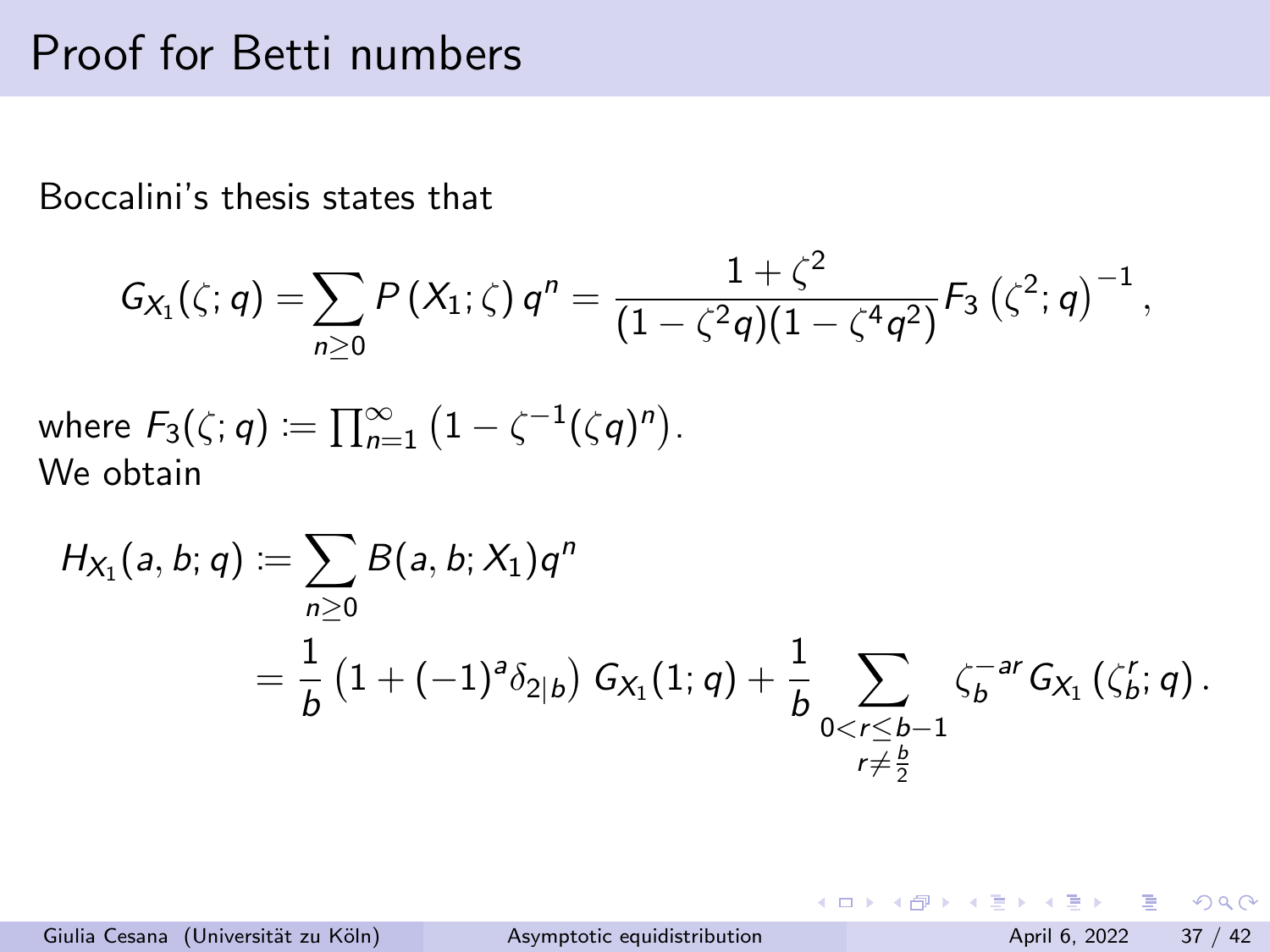# Proof for Betti numbers

**Since** 

$$
G_{X_1}(1; e^{-z}) = \frac{2}{(1 - e^{-z})(1 - e^{-2z})} (e^{-z}; e^{-z})_{\infty}^{-1}
$$
  
= 
$$
\left(\frac{1}{z^2} + \frac{3}{2z} + \frac{11}{12} + O(z)\right) (e^{-z}; e^{-z})_{\infty}^{-1},
$$

the asymptotic behaviour is essentially controlled by the Pochhammer symbol.

Using the asymptotic behaviour of  $(q; q)_{\infty}$  we see that

$$
G_{X_1}(1;e^{-z})=\frac{1}{\sqrt{2\pi}z^{\frac{3}{2}}}e^{\frac{\pi^2}{6z}}(1+O(|z|)).
$$

For  $\zeta_b^\prime\neq 1$  it is enough to show that on the major and minor arcs,

$$
G_{X_1}(\zeta_b^r;q)=o(G_{X_1}(1;q)).
$$

K ロ ▶ K 個 ▶ K 로 ▶ K 로 ▶ 『로 』 ◇ Q Q @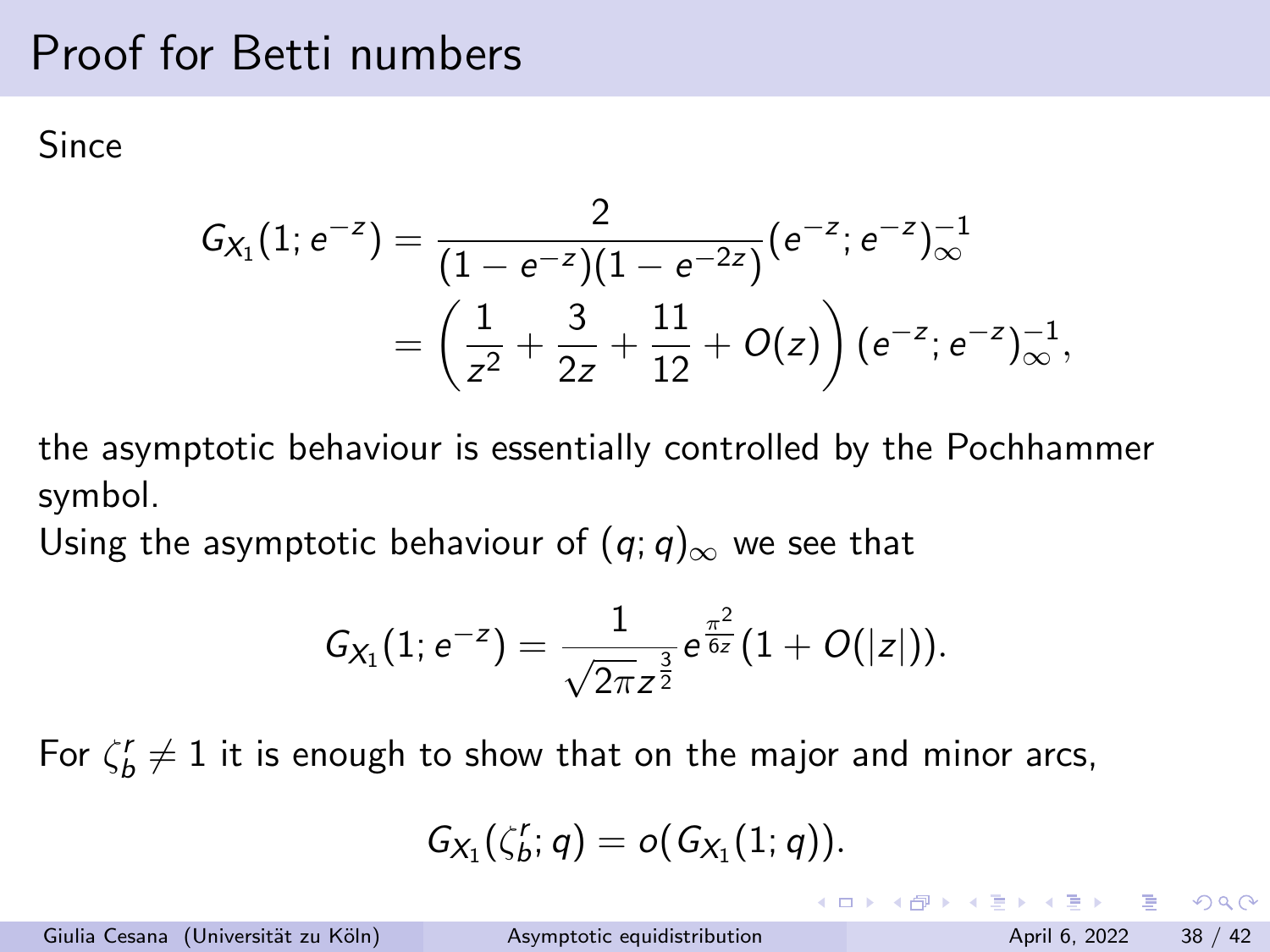On the major arc (Bringmann−Craig−Males−Ono)

$$
F_3(\zeta_b^{2r};e^{-z})^{-1}\ll e^{\frac{\pi^2}{6z}}|z|^{-N},
$$

for any  $N \in \mathbb{N}$  and therefore we see that  $G_{X_1}(\zeta_{b}^r;q) = o(G_{X_1}(1;q)).$ 

On the minor arc we obtain that

$$
\left|F_3\left(\zeta_b^{2r};q\right)^{-1}\right|<\left|(q;q)_\infty^{-1}\right|
$$

and therefore again  $G_{X_1}(\zeta_b^r;q)=o(G_{X_1}(1;q)).$ 

Giulia Cesana (Universität zu Köln) [Asymptotic equidistribution](#page-0-0) April 6, 2022 39 / 42

 $\equiv$   $\cap$   $\alpha$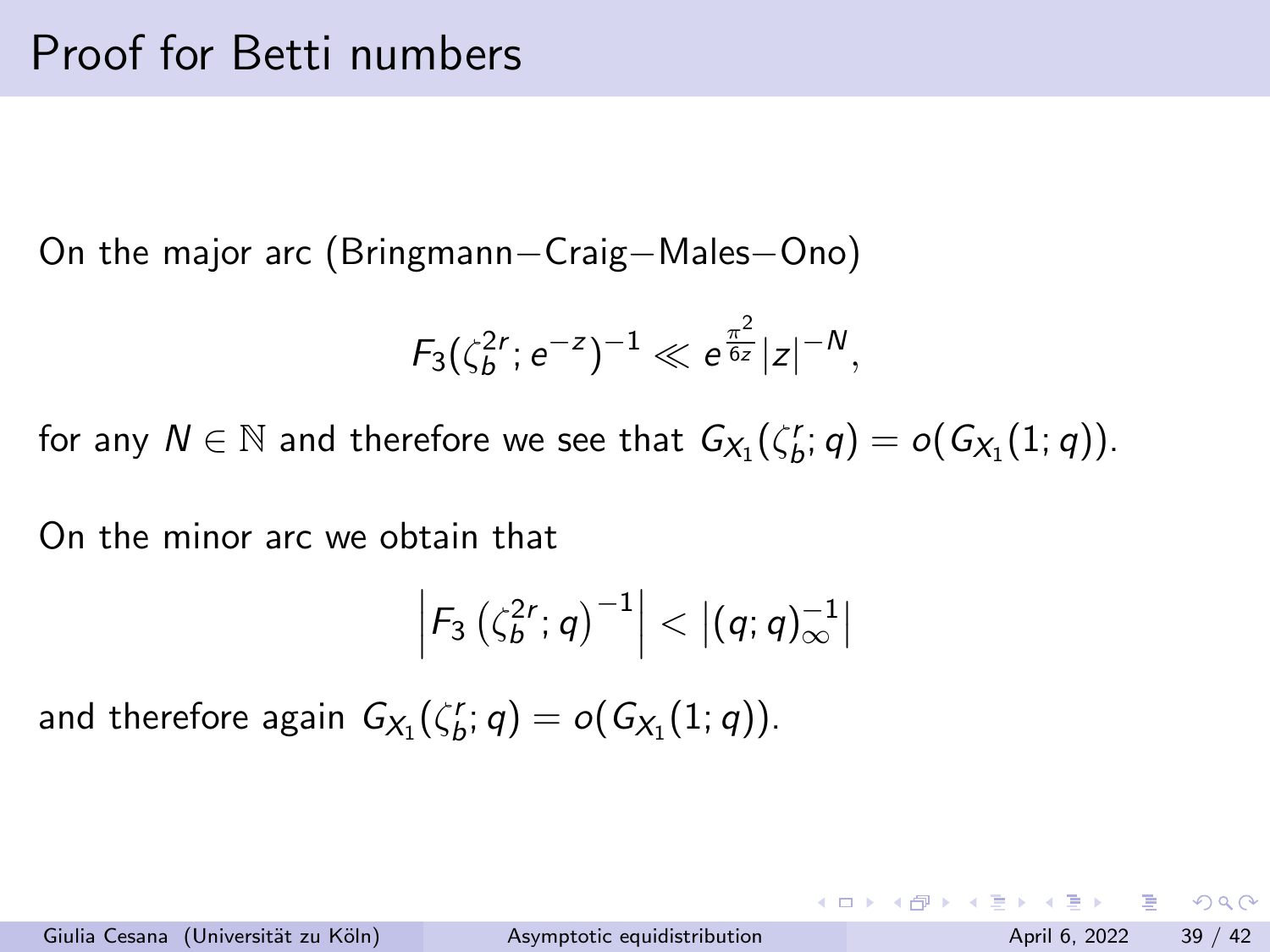Thus toward  $z = 0$  on the major arc we have

$$
H_{X_1}(a, b; e^{-z}) = \frac{d(a, b)}{\sqrt{2\pi}z^{\frac{3}{2}}}e^{\frac{\pi^2}{6z}}(1 + O(|z|)).
$$

We are left to apply BCMO with  $A = \frac{\pi^2}{6}$  $\frac{\tau^2}{6}, B = -\frac{3}{2}$  $\frac{3}{2}$ , and  $\alpha_0 = \frac{d(a,b)}{\sqrt{2\pi}}$  which yields that

$$
B(a,b;X_1)=\frac{\sqrt{3}d(a,b)}{2\pi^2}e^{\pi\sqrt{\frac{2n}{3}}}\left(1+O\left(n^{-\frac{1}{2}}\right)\right),
$$

from which one may also conclude asymptotic equidistribution.

イロト イ母 トイミト イミト ニヨー りんぴ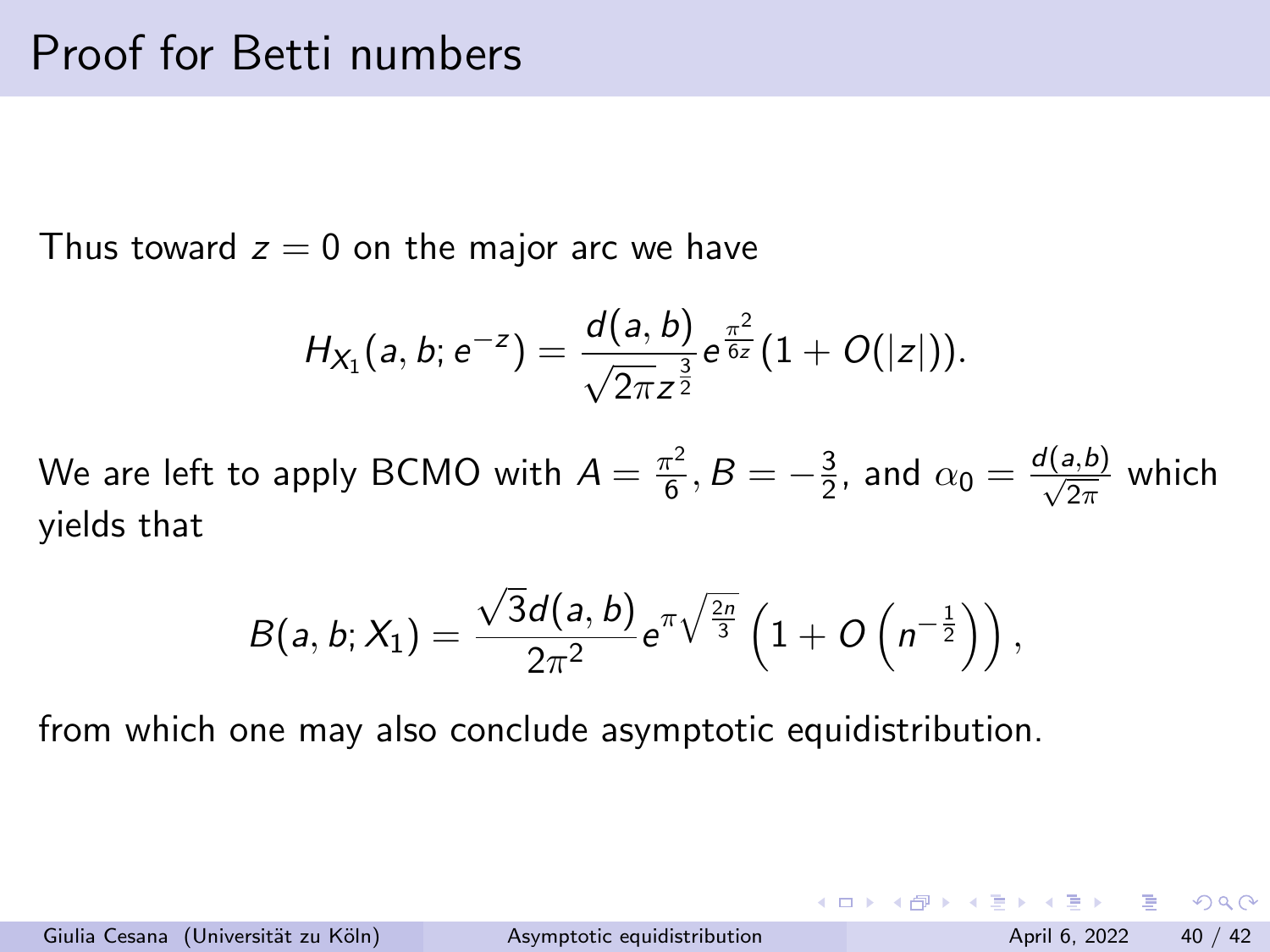Similarly, it is known that

$$
G_{X_2}(\zeta;q) := \frac{1+\zeta^2-\zeta^2q}{(1-\zeta^2q)(1-\zeta^4q^2)} F_3(\zeta^2;q)^{-1},
$$
  
\n
$$
G_{X_3}(\zeta;q) := \frac{1}{(1-\zeta^2q)(1-\zeta^4q^2)} F_3(\zeta^2;q)^{-1},
$$
  
\n
$$
G_{X_4}(\zeta;q) := F_3(\zeta^2;q)^{-1} \prod_{j=1}^m \frac{1}{1-\zeta^{2j}q^j}.
$$

An analogous argument to the case of  $X_1$  holds.

 $\Omega$ 

 $\equiv$ 

 $-4$ 

**K ロ ▶ | K 伺 ▶ | K ヨ ▶**